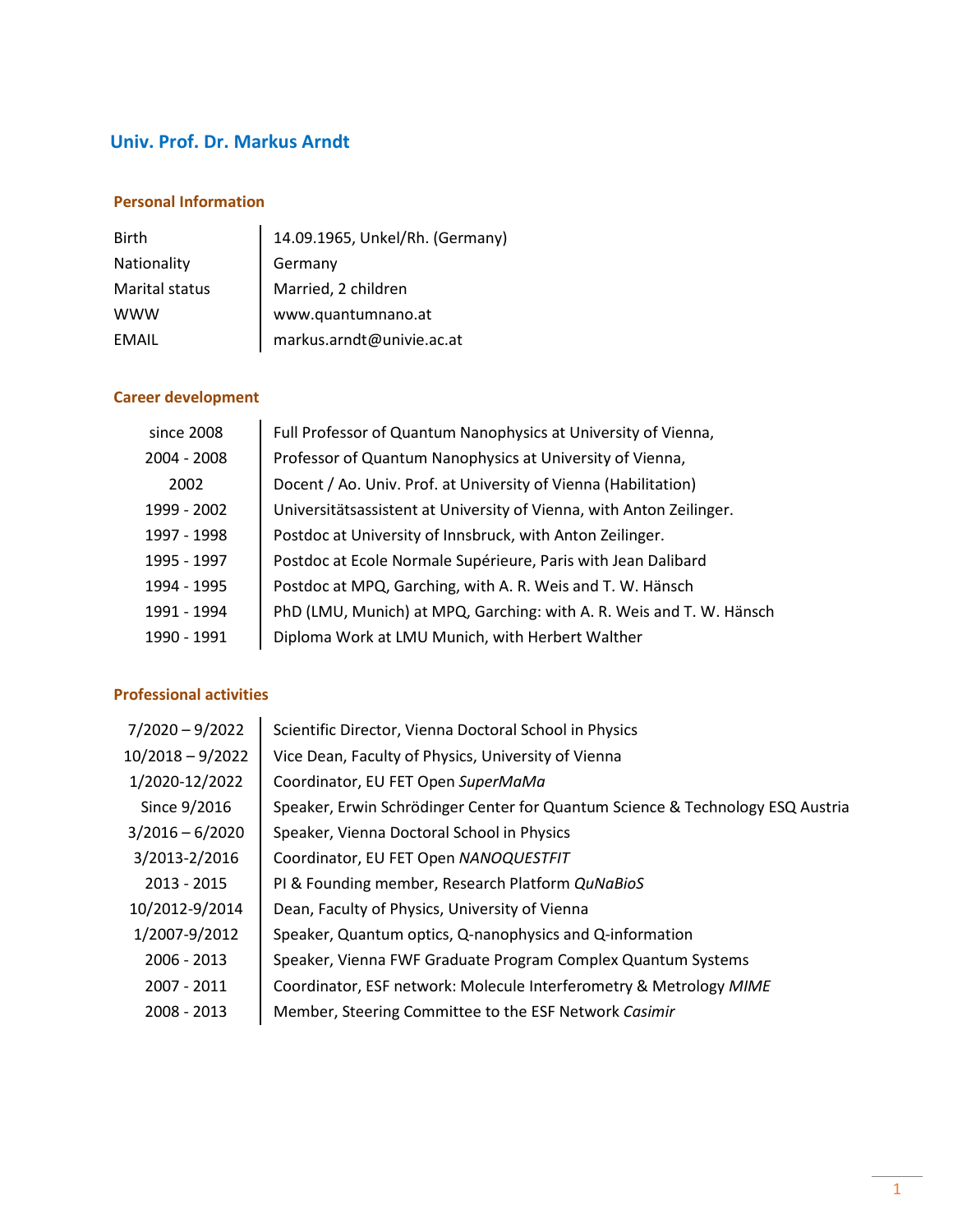#### **Awards, Distinctions & Research Prizes**

| 2020 | Schrödinger Prize of the Austrian Academy of Sciences, ÖAW, with L. Erdös   |
|------|-----------------------------------------------------------------------------|
| 2019 | Robert-Wichard-Pohl Prize, German Physical Society, DPG                     |
| 2018 | Fetzer Pioneer Award, Fetzer Foundation                                     |
| 2014 | Outstanding Referee for the journals of the American Physical Society (APS) |
| 2013 | Prize for Natural and Technical Sciences, City of Vienna                    |
| 2012 | ERC Advanced Grant, European Research Council                               |
| 2008 | Wittgenstein Prize, Ministry for Science and Research, BMWF & FWF           |
| 2006 | Science Communication Award (3rd), Austrian Science Fund, FWF               |
| 2001 | START Prize, Ministry of Education, Science & Culture & FWF                 |
| 2000 | Fritz-Kohlrausch Prize, Austrian Physical Society, ÖPG                      |
| 2000 | Erich-Schmid-Prize, Austrian Acad. of Sciences, ÖAW, with G. Springholz     |

#### **5 Distinguished fellowships and memberships**

| <b>Since 2014</b> | Corresponding Member, Austrian Academy of Sciences (ÖAW)   |
|-------------------|------------------------------------------------------------|
| 2008-2013         | Member Junge Kurie, Austrian Academy of Sciences (ÖAW)     |
| 1996-1997         | DFG research fellowship                                    |
| 1995-1996         | Feodor-Lynen fellowship, Alexander von Humboldt foundation |
| 1986-1991         | Fellowship, Studienstiftung des deutschen Volkes           |

#### **Research Interests**

- **Universal matter-wave interferometry** with atoms, clusters, tailored molecules, biomolecules and nanoparticles.
- **Quantum physics at the interface to the classical world:**  decoherence and interferometric tests of wave function collapse.
- **Quantum physics at the interface to chemistry:** Quantum nanorulers to measure electric, magnetic, optical and structural properties of molecules.
- **Quantum physics at the interface to biology:** Matter-wave experiments with vitamins, antibiotics and polypeptides.
- **Quantum physics at the interface to mass spectrometry technologies** Quantum nanowire detectors for biomolecular beams
- **Quantum physics at the interface to optomechanics:** Optical cooling of dielectric nanospheres in high-finesse microcavities as well as rotational cooling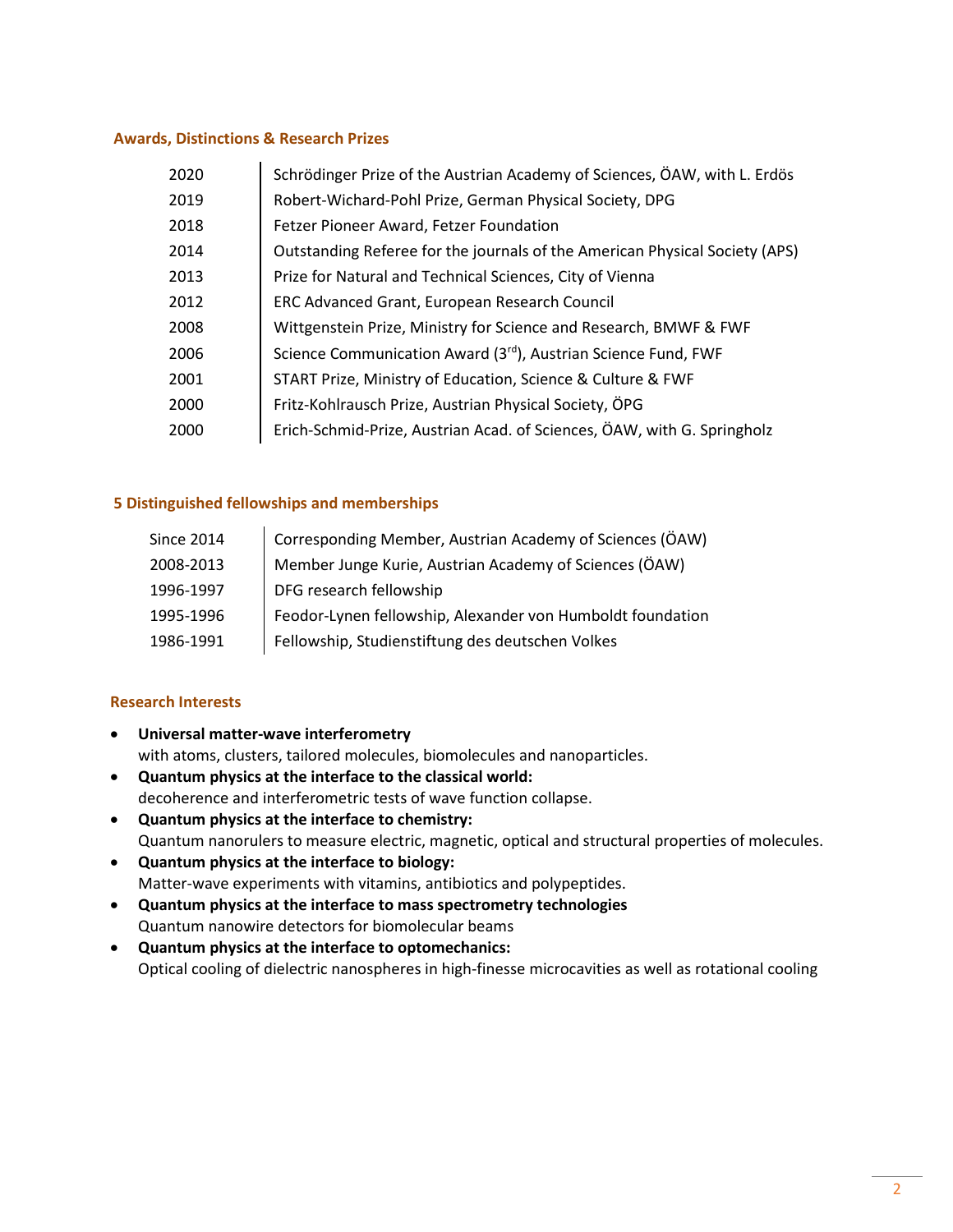### **A) Publications listed in the Science Citation Index**

- 1. High finesse microcavities in the optical telecom O-band J. Fait, S. Putz, G. Wachter, J. Schalko, U. Schmid, M. Arndt, and M. Trupke **Appl. Phys. Lett. 119, 221112 (2021)**, DOI: 10.1063/5.0066620
- 2. *Single-, double-, and triple-slit diffraction of molecular matter-waves* C. Brand, S. Troyer, C. Knobloch, O. Cheshnovsky, and M. Arndt **Am. J. Phys. 89, 1132 (2021),** DOI: 10.1119/5.0058805 **Am. J. Phys. Cover Page & Editor´s Pick**
- 3. W. C.-W. Huang, H. Batelaan, M. Arndt *Kapitza-Dirac Blockade: A Universal Tool for the Deterministic Preparation of Non-Gaussian Oscillator States* **Phys. Rev. Lett. 126 (2021)**, DOI: 10.1103/PhysRevLett.126.253601 **Phys. Rev. Lett. Cover Page**
- 4. C. Brand, M. R. A. Monazam, C. Mangler, Y. Lilach, O. Cheshnovsky, M. Arndt, J. Kotakoski *The morphology of doubly-clamped graphene nanoribbons* **2D Materials 8, 025035 (2021),** DOI: 10.1088/2053-1583/abe952
- 5. C. Brand, F. Kialka, S. Troyer, C. Knobloch, K. Simonovic, B.A. Stickler, K. Hornberger, M. Arndt, *Bragg diffraction of large organic molecules* **Phys. Rev. Lett. (2020),** DOI: 10.1103/PhysRevLett.125.033604 **Editor's Suggestion**
- 6. Y.Y. Fein, A. Shayeghi, F. Kialka, P. Geyer, S. Gerlich, M. Arndt, *Quantum-assisted diamagnetic deflection of molecules* **Phys. Chem. Chem. Phys. (2020)**, DOI: 10.1039/d0cp02211j **PCCP Hot Paper**
- 7. J. Schätti, V. Köhler, M. Mayor, Y.Y. Fein, P. Geyer, L. Mairhofer, S. Gerlich, M. Arndt, *Matter-wave interference and deflection of tripeptides decorated wth fluorinated alkyl chains* **J Mass Spectrom. (2020)**, DOI:10.1002/jms.4514
- 8. A. Shayeghi, P. Rieser, G. Richter, U. Sezer, J.H. Rodewald, P. Geyer, T.J. Martinez, M. Arndt, *Matter-wave interference of a native polypeptide* **Nature Comm., 11, 144 (2020)**, DOI: 10.1038/s41467-020-15280-2
- 9. C. Brand, K. Simonovic, F. Kialka, S. Troyer, P., Geyer, M. Arndt, *A fiber-based beam profiler for high-power laser beams in confined spaces and ultra-high vacuum* **Optics Express (2020)**, DOI: 10.1364/OE.387650
- 10. Y. Y. Fein, F. Kialka, P. Geyer, S. Gerlich, M. Arndt, *Coriolis compensation via gravity in a matter-wave interferometer* **New Journal of Physics (2020)**, DOI:10.1088/1367-2630/ab73c5
- 11. Y. Y. Fein, A. Shayeghi, L. Mairhofer, F. Kialka, P. Rieser, P. Geyer, S. Gerlich, M. Arndt, *Quantum-Assisted Measurement of Atomic Diamagnetism*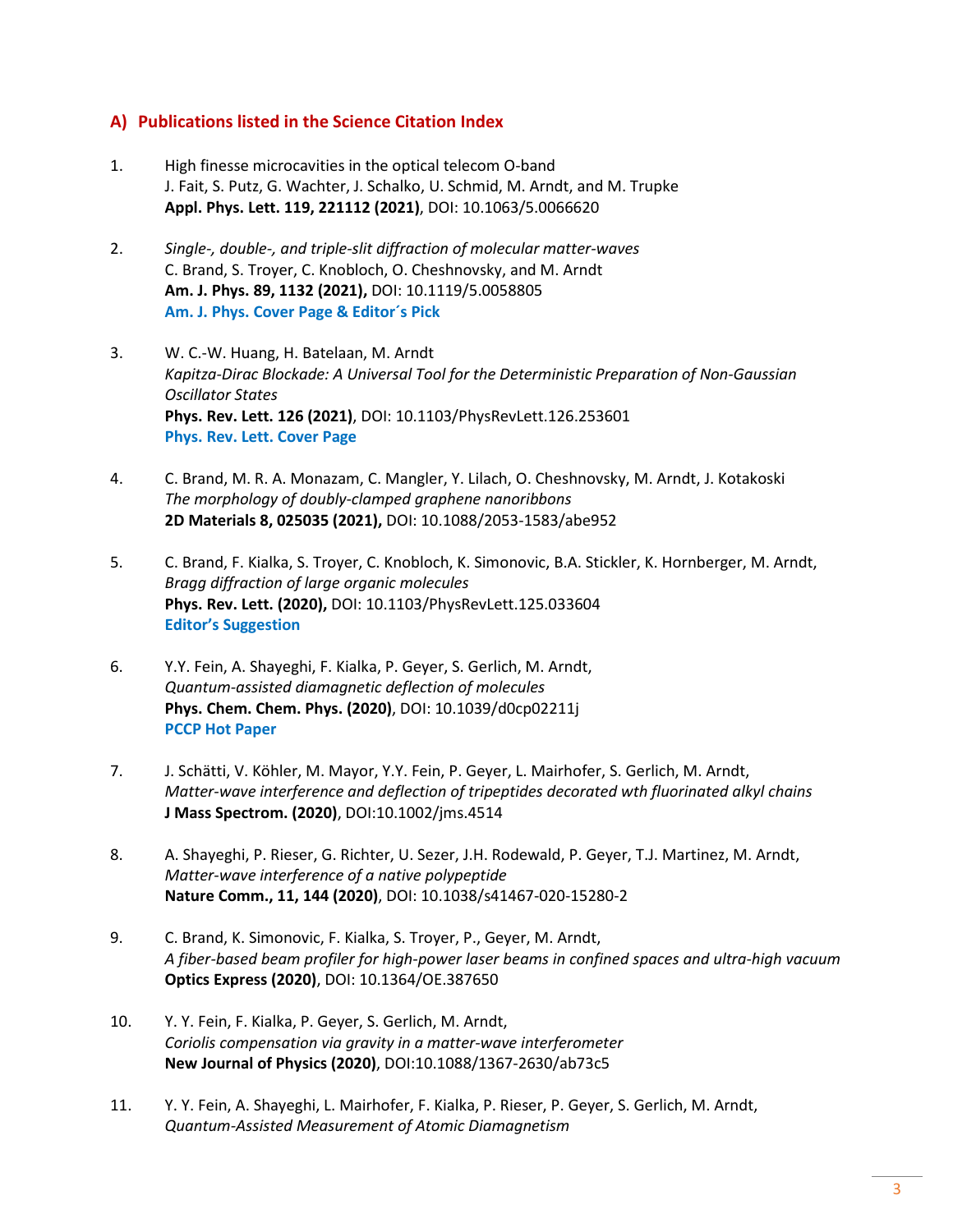#### **Phys. Review X 10, 011014(2020)**, DOI: 10.1103/PhysRevX.10.011014

- 12. Y. Y. Fein, P. Geyer, F. Kiałka, S. Gerlich, M. Arndt, *Improved accuracy fullerene polarizability measurements in a long-baseline matter-wave interferometer* **Phys. Rev. Res. 1, 033158 (2019)**, DOI: 10.1103/PhysRevResearch.1.033158
- 13. Y. Y. Fein, P. Greyer, P. Zwick, F. Kiałka, S. Pedalino, M. Mayor, S. Gerlich and M. Arndt, *Quantum Superposition of Molecules Beyond 25kDa,* **Nature Physics (2019)**, DOI:10.1038/s41567-019-0663-9 **Highlighted by more than 40 News Outlets, such as Spiegel, NZZ, FAZ, Spektrum, APA, etc..**
- 14. J. Schätti, M. Kriegleder, M. Debiossac, M. Kerschbaum, P. Geyer, M. Mayor, M. Arndt, V. Köhler, *Neutralization of insulin by photocleavage under high vacuum*, **Chem. Commun. (2019)**, DOI: 10.1039/c9cc05712a
- 15. G. Wachter, S. Kuhn, S. Minniberger, C. Salter, P. Asenbaum, J. Millen, M. Schneider, J. Schalko, U. Schmid, A. Felgner, D. Hüser, M. Arndt, M. Trupke, *Silicon microcavity arrays with open access and a finesse of half a million,* **Light: Science & Applications 8:37, 1-7 (2019)**, DOI: 10.1038/s41377-019-0145-y
- 16. C. Brand, M. Debiossac, T. Susi, F. Aguillon, J. Kotakoski, P. Roncin, M. Arndt *Coherent diffraction of hydrogen through the 246 pm lattice of graphene* **New J. Phys. (2019)**, DOI: 10.1088/1367-2630/ab05ed
- 17. F. Kiałka, B. Stickler, K. Hornberger, Y.Y. Fein, P. Geyer, L. Mairhofer, S. Gerlich, M. Arndt, *Concepts for long-baseline high-mass matter-wave interferometry* **Phys. Scr. 94 (2019)**, DOI: 10.1088/1402-4896/aaf243
- 18. J. Schätti, P. Rieser, U. Sezer, G. Richter, P. Geyer, G. G. Rondina, D. Häussinger, M. Mayor, A. Shayeghi, V. Köhler, M. Arndt *Pushing the mass limit for intact launch and photoionization of large neutral biopolymers* **Commun. Chem. 1, 93 (2018)**, DOI: 10.1038/s42004-018-0095-y
- 19. B. A. Stickler, B. Papendell, S. Kuhn, B. Schrinski, J. Millen, M. Arndt, K. Hornberger *Probing macroscopic quantum superpositions with nanorotors* **New J. Phys. 20, 122001 (2018)**, DOI: 10.1088/1367-2630/aaece4
- 20. C. Brand, B.A. Stickler, C. Knobloch, A. Shayeghi, K. Hornberger and M. Arndt *Conformer-selection by matter-wave interference* **Phys. Rev. Lett. 121, 173002 (2018)**, DOI: 10.1103/PhysRevLett.121.173002
- 21. L. Mairhofer, S. Eibenberger, A. Shayeghi and M. Arndt *A quantum ruler for magnetic deflectometry* **Entropy 20, 516 (2018)**, DOI: 10.3390/e20070516
- 22. M. Debiossac, J. Schätti, M. Kriegleder, P. Geyer, A. Shayeghi, M. Mayor, M. Arndt. andV. Köhler *Tailored photocleavable peptides: Fragmentation and neutralization pathways in high vacuum*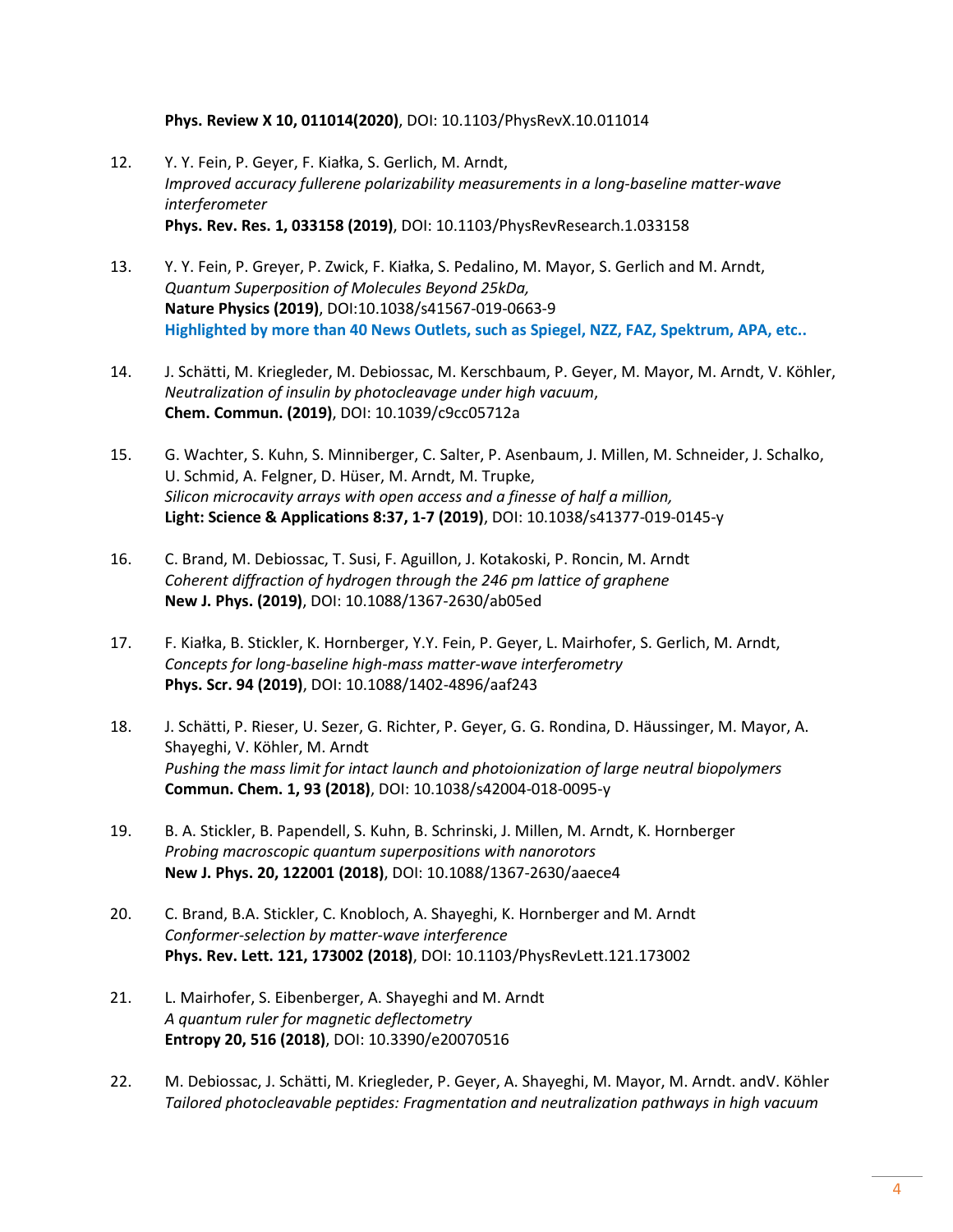#### **Phys. Chem. Chem. Phys. 20, 11412--11417 (2018)**, DOI: 10.1039/c8cp01058g

- 23. J. Rodewald, N. Dörre, A. Grimaldi, P. Geyer, L. Felix, M. Mayor, A. Shayeghi and M. Arndt *[Isotope-selective high-order interferometry with large organic molecules in free fall](http://doi.org/10.1088/1367-2630/aaade2)* **New J. Phys. 20, 033016 (2018)**, DOI: 10.1088/1367-2630/aaade2
- 24. S. Kuhn, G. Wachter, F. Wieser, J. Millen, M. Schneider, J. Schalko, U. Schmid, M. Trupke and M. Arndt *Nanoparticle detection in an open-access silicon microcavity* **Appl. Phys. Lett. 111, 253107 (2017)**, DOI: 10.1063/1.5008492 **Editor's Pick**
- 25. S. Kuhn, B. A. Stickler, A. Kosloff, F. Patolsky, K. Hornberger, M. Arndt and J. Millen *Optically driven ultra-stable nanomechanical rotor* **Nature Comm. 8 (1) (2017)**, DOI: 10.1038/s41467-017-01902-9 **Highlighted by Phys.Org**
- 26. J. P. Cotter, C. Brand, C. Knobloch, Y. Lilach, O. Cheshnovsky and M. Arndt *In search of multipath interference using large molecules* **Science Adv. 3, e1602478 (2017)**, DOI: 10.1126/sciadv.1602478 **Highlighted in PhysicsWold, PhysOrg**
- 27. L. Mairhofer, S. Eibenberger, J. P. Cotter, M. Romirer, A. Shayeghi and M. Arndt *Quantum-assisted metrology of neutral vitamins in the gas-phase* **Angew. Chem. Int. Ed. 56, 6 (2017)**, DOI: 10.1002/ange.201704916 German Version: **Angew. Chem. 129,7 (2017)**, DOI: 10.1002/ange.201704916 **Highlighted in [Chemistry Views, HealthMediciNet, P](http://healthmedicinet.com/i/quantum-ruler-for-biomolecules/)roPhysik**
- 28. L. Gallego, U. Sezer, M. Arndt and M. Mayor *Long-pulse laser launch and ionization of tailored large neutral silver nanoparticles with atomic mass assignment* **Nanoscale 9, 9175-9180 (2017);** DOI: 10.1039/c7nr03297n
- 29. J. Schätti, U. Sezer, S. Pedalino, J. P. Cotter, M. Arndt\*, M. Mayor and V. Köhler\* *Tailoring the volatility and stability of oligopeptides* **J. Mass Spectrom**. **52, 550-556(2017)**, DOI: 10.1002/jms.3959
- 30. J. Rodewald, P. Haslinger, N. Dörre, B.A. Stickler, A. Shayeghi, K. Hornberger and M. Arndt *New avenues for matter-wave-enhanced spectroscopy,*  **Appl. Phys. B 123,3 (2017)**, DOI 10.1007/s00340-016-6573-y
- 31. U. Sezer, P. Geyer, M. Kriegleder, M. Debiossac, A. Shayeghi, M. Arndt, F. Lukas and M. Mayor *Selective photodissociation of tailored molecular tags as a tool for quantum optics,*  **Beilstein J. Nanotechnol. 8, 325-333 (2017)**, DOI 10.3762/bjnano.8.35
- 32. S. Kuhn, A. Kosloff, B. A. Stickler, F. Patolsky, K. Hornberger, M. Arndt, and J. Millen *Full Rotational Control of Levitated Silicon Nanorods* **[Optica 4, 356-360 \(2017\)](https://www.osapublishing.org/optica/abstract.cfm?uri=optica-4-3-356)**, DOI: doi.org/10.1364/OPTICA.4.000356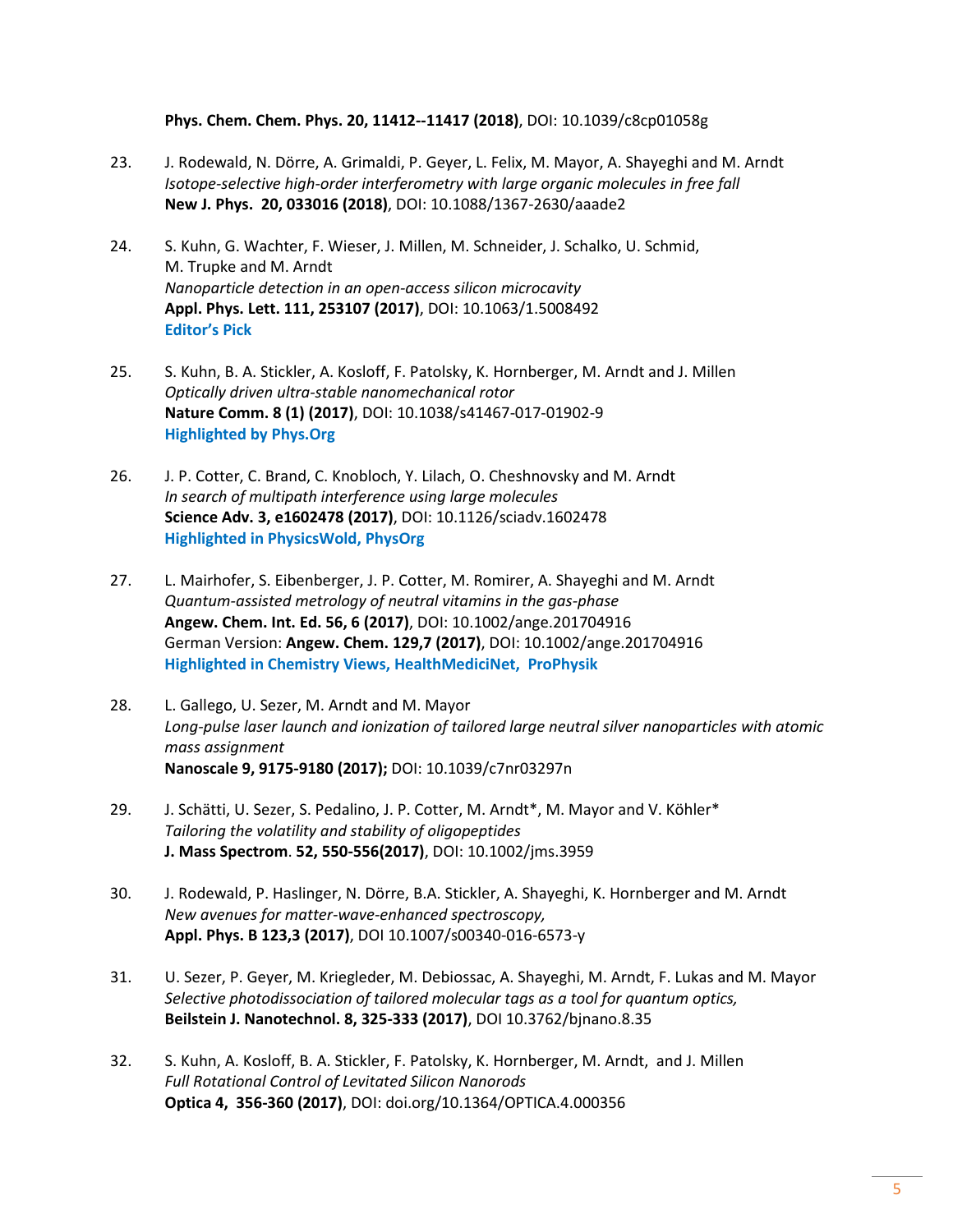- 33. C. Knobloch, B. A. Stickler, C. Brand, M. Sclafani, Y. Lilach, T. Juffmann, O. Cheshnovsky, K. Hornberger and M. Arndt *On the role of the electric dipole moment in the diffraction of biomolecules at nanomechanical gratings*  **Prog. Phys., 1–8 (2016)**, DOI: 10.1002/prop.201600025
- 34. B. A. Stickler, S. Nimmrichter, L. Martinetz, S. Kuhn, M. Arndt and K. Hornberger *Ro-Translational Cavity Cooling of Dielectric Rods and Disks* **Phys. Rev. A 94, 033818, (2016)**, DOI: 10.1103/PhysRevA.94.033818
- 35. P. Geyer, U. Sezer, J. Rodewald, L. Mairhofer, N. Dörre, P. Haslinger, S. Eibenberger, C. Brand and M. Arndt *Perspectives for Quantum Interference with Biomolecules and Biomolecular Clusters* **Phys. Scr. 91, 063007-063019 (2016)**, DOI: 10.1088/0031-8949/91/6/063007
- 36. W.P. Schleich, et al. *Quantum technology: from research to application* **Appl. Phys. B 122, 1-31 (2016)**, DOI: 10.1007/s00340-016-6353-8
- 37. C. Brand, M. Sclafani, C. Knobloch, Y. Lilach, T. Juffmann, J. Kotakoski, C. Mangler, A. Winter, A. Turchanin, J. Meyer, O. Cheshnovsky and M. Arndt *An atomically thin matter-wave beam splitter* **Nature Nanotechnology10, 845 - 848 (2015)**, DOI: 10.1038/nnano.2015.179 **Nature Nano: News & Views by P. Treutlein Highlighted by Physics World**
- 38. Markus Arndt and Christian Brand, *Interference of atomic clocks,* **Science 349, 1168-1169 (2015)**, DOI: 10.1126/science.aad0683
- 39. C. Brand, J. Fiedler, T. Juffmann, M. Sclafani, C. Knobloch, S. Scheel, Y. Lilach, O. Cheshnovsky and M. Arndt, *A Green's function approach to modeling molecular diffraction in the limit of ultra-thin gratings* **Ann. Phys. 527, 580–591 (2015)**, DOI: 10.1002/andp.201500214
- 40. M. Tomandl, T. Mieling, C. Losert-Valiente Kroon, M. Hopf and M. Arndt *Simulated Interactive Research Experiments as Educational Tools for Advanced Science* **Scientific Reports 5, 14108 (2015)**, DOI: 10.1038/srep14108 **Highlighted by Phys.org, PhysicsNews, Le Scienze and others**
- 41. S. Kuhn, P. Asenbaum, A. Kosloff, M. Sclafani, B. A. Stickler, S. Nimmrichter, K. Hornberger, O. Cheshnovsky, F. Patolsky and M. Arndt *Cavity-assisted manipulation of freely rotating silicon nanorods in high vacuum* **Nano Letters 15, 5604–5608 (2015)**, DOI: 10.1021/acs.nanolett.5b02302
- 42. J. Kotakoski, C. Brand, Y. Lilach, O. Cheshnovsky, C. Mangler, M. Arndt and J. C. Meyer *Towards two-dimensional all-carbon heterostructures via ion beam patterning of single-layer graphene*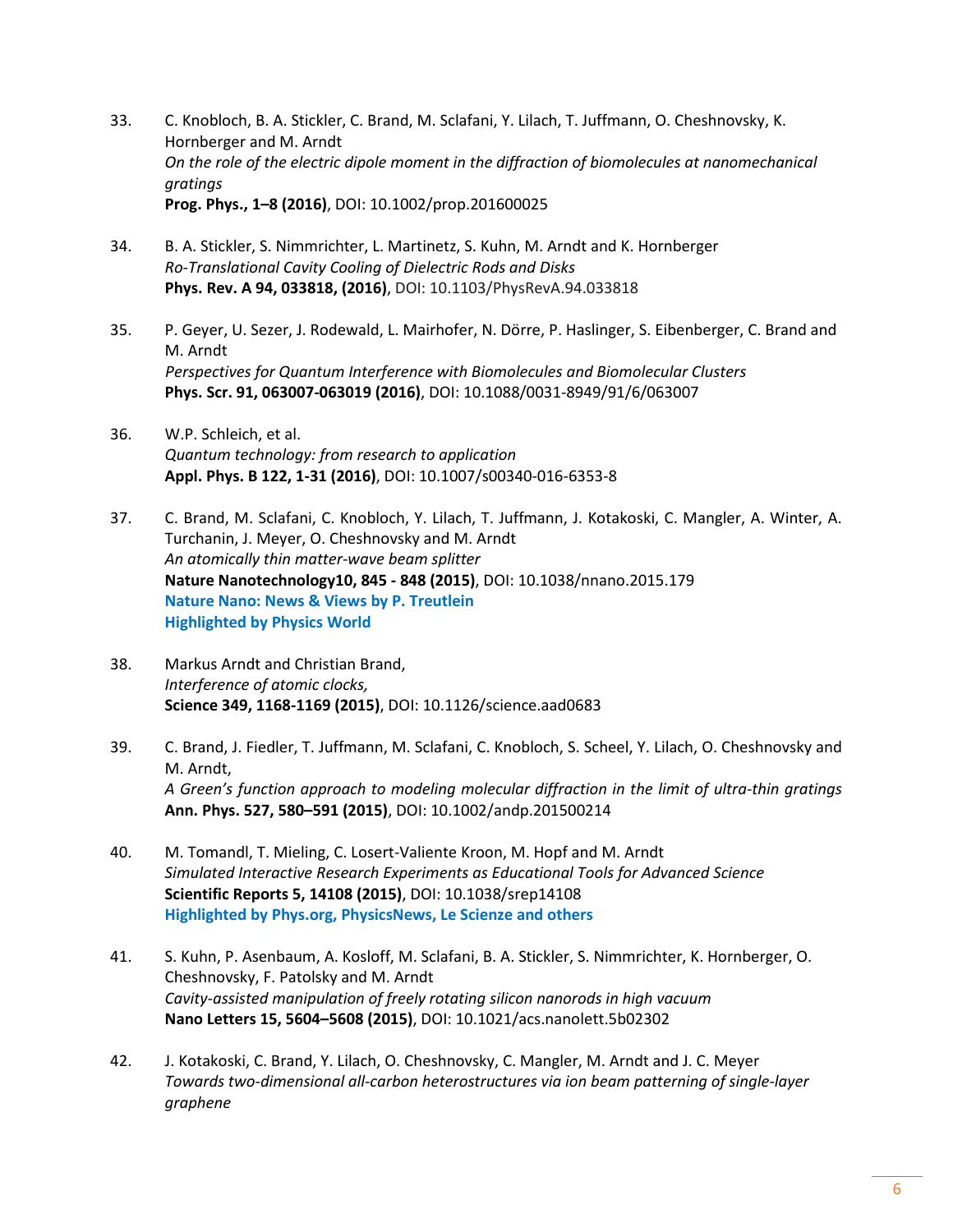#### **Nano Letters (2015)**, DOI: 10.1021/acs.nanolett.5b02063

- 43. J. P. Cotter, S. Eibenberger, L. Mairhofer, X. Cheng, P. Asenbaum, M. Arndt; K. Walter, S. Nimmrichter and K. Hornberger *Coherence in the presence of absorption and heating in a molecule interferometer* **Nature Communications 6, 7336 (2015)**, DOI: 10.1038/ncomms8336
- 44. U. Sezer, L. Wörner, J. Horak, L. Felix, J. Tüxen, C. Götz, A. Vaziri, M. Mayor and M. Arndt *Laser-induced acoustic desorption of natural and functionalized biochromophores* **Anal. Chem. 87, 5614–5619 (2015)**, DOI: 10.1021/acs.analchem.5b00601
- 45. U. Sezer, P. Schmid, L. Felix, M. Mayor and M. Arndt *Stability of high-mass molecular libraries: the role of the oligoporphyrin core* **J. Mass Spectrom. 50, 235-239 (2015)**, DOI: 10.1002/jms.3526
- 46. J. Espigulé-Pons, C. Götz, A. Vaziri and M. Arndt *Physical Constraints for the Stoneham Model for Light-Dependent Magnetoreception*  **arXiv***:1412.7369* **(2014)**
- 47. N. Dörre, P. Haslinger, J. Rodewald, P. Geyer and M. Arndt, *A refined model for Talbot-Lau matter-wave optics with pulsed photo-depletion gratings* **JOSA B 32, 114–120 (2015)**, DOI: 10.1364/JOSAB.32.000114
- 48. N. Dörre, J. Rodewald, P. Geyer, B. von Issendorff, P. Haslinger and M. Arndt *Photofragmentation beam splitters for matter-wave interferometry* **Phys. Rev. Lett. 113, 233001 (2014)**, DOI: 10.1103/PhysRevLett.113.233001 **Editor's Choice & Viewpoint in** *[Physics 7, 122 \(2014\)](http://physics.aps.org/articles/v7/122?referer=rss)* **by Gil Summy**
- 49. C. Emary, J. P. Cotter and M. Arndt *Testing macroscopic realism through high-mass interferometry.* **Phys. Rev. A 90,042114-1 (2014)**, DOI: 10.1103/PhysRevA.90.042114
- 50. L. Felix, U. Sezer, M. Arndt and M. Mayor, *Synthesis of Highly Fluoroalkyl-Functionalized Oligoporphyrin Systems,* **Eur. J. Org. Chem.6884–6895 (2014)**,DOI: 10.1002/ejoc.201402816 **Wile[y Hot Topics](http://www.wiley-vch.de/util/hottopics/fluorine/) in Fluorine Chemistry**
- 51. S. Eibenberger, X. Cheng, J. P. Cotter and M. Arndt *Absolute absorption cross sections from photon recoil in a matter-wave interferometer Phys. Rev. Lett.* **112, 250402 (2014)**, DOI: 10.1103/PhysRevLett.112.250402
- 52. M. Arndt *De Broglie's meter stick: Making measurements with matter waves.*  **Phys. Today 67, 30-36, (2014)**, DOI: 10.1063/PT.3.2381
- 53. M. Arndt and K. Hornberger *Insight review: Testing the limits of quantum mechanical superpositions* **Nature Physics10, 271-277 (2014)**, DOI: 10.1038/nphys2863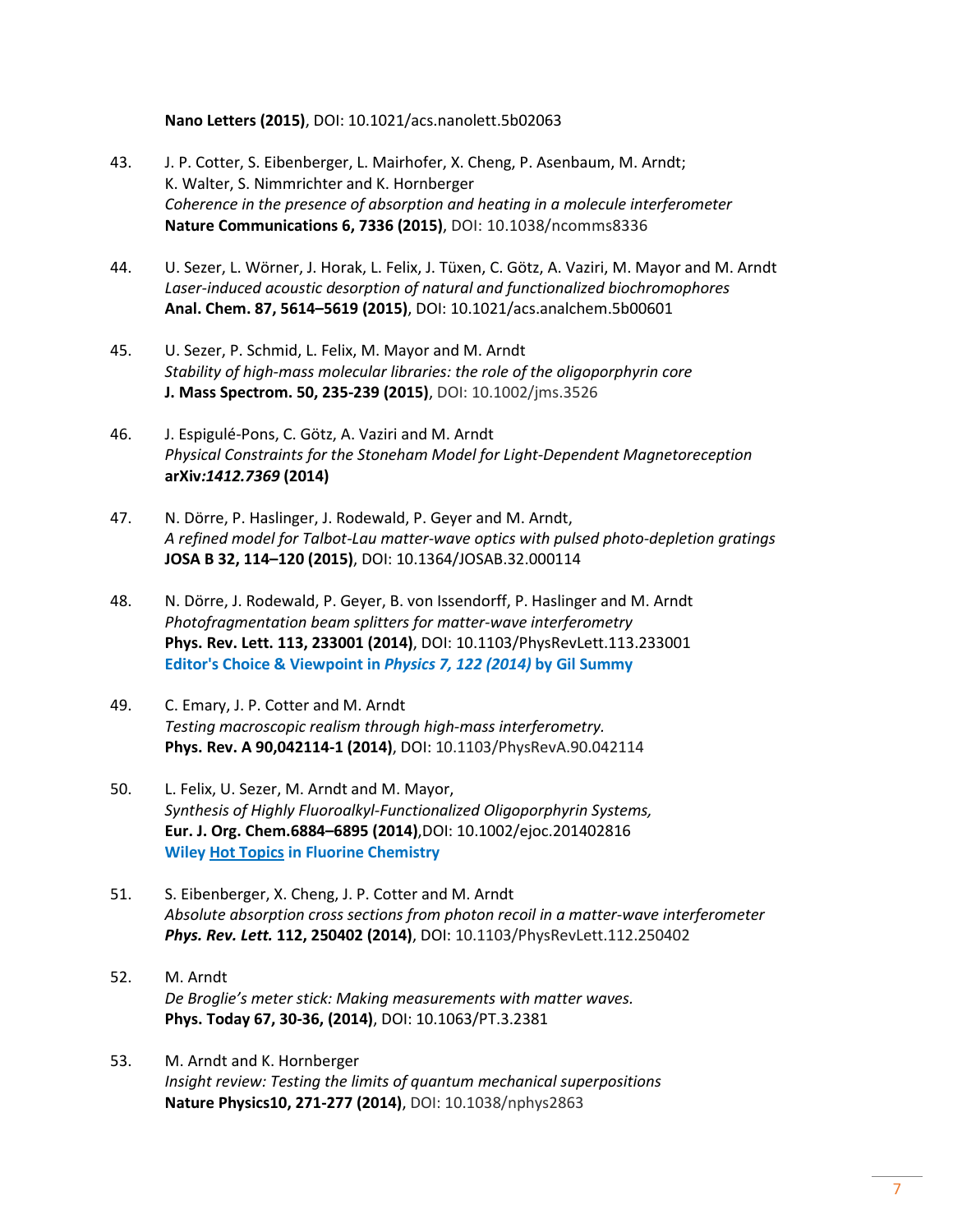- 54. M. Tomandl, C. M. Losert-Valiente Kroon, M. Hopf and M. Arndt *Interaktive Forschungssimulationen* **Praxis der Naturwissenschaften 8**,31 - 36 (2013)
- 55. P. Asenbaum, S. Kuhn, S. Nimmrichter, U. Sezer and M. Arndt *Cavity cooling of free silicon nanoparticles in high vacuum* **Nature Communications 4, 2743 (2013)**, DOI: 10.1038/ncomms3743
- 56. T. Juffmann, H. Ulbricht and M. Arndt *Experimental methods of molecular matter-wave optics Rep. Progr. Phys.***76**, **086402 (2013)**, DOI: 10.1088/0034-4885/76/8/08640[2](http://dx.doi.org/10.1088/0034-4885/76/8/086402)
- 57. S. Eibenberger, S. Gerlich, M. Arndt, M. Mayor and J. Tüxen, *Matter-wave interference with particles selected from a molecular library with masses exceeding 10 000 amu* **Phys. Chem. Chem. Phys. 15, 14696 (2013)**, DOI**:** 10.1039/C3CP51500A
- 58. M. Sclafani, T. J. Juffmann, C., Knobloch, and M. Arndt *[Quantum coherent propagation of complex molecules through the frustule of the alga](http://iopscience.iop.org/1367-2630/15/8/083004/)  [Amphipleura pellucida,](http://iopscience.iop.org/1367-2630/15/8/083004/)* **New Journal of Physics 15, 083004 (2013)**, DOI: 10.1088/1367-2630/15/8/083004 **[See the Video Abstract](http://iopscience.iop.org/1367-2630/15/8/083004/) featured in Physics World 9/2013**
- 59. P. Schmid, F. Stöhr, M. Arndt, J. Tüxen and M. Mayor *Single-Photon Ionization of Organic Molecules* **J. Am. Soc. Mass Spectrom. 24, 602-8 (2013)**, DOI: 10.1007/s13361-012-0551-3
- 60. M. Arndt *Viewpoint: Free-Falling Interferometry* **Physics 6, 23 (2013)**, DOI: 10.1103/Physics.6.23
- 61. P. Haslinger, N. Dörre, P. Geyer, J. Rodewald, S. Nimmrichterand M. Arndt *A universal matter-wave interferometer with optical ionization gratings in the time domain* **Nature Physics 9, 144–148 (2013)**, DOI: 10.1038/nphys2542 **News & Views, Nature Physics** by A. Cronin & W. Holmgren
- 62. M. Arndt, A. Ekers, W. von Klitzing and H. Ulbricht *Focus on modern frontiers of matter wave optics and interferometry, Editorial* **New J. Phys. 14, 125006 (2012)**, DOI: 10.1088/1367-2630/14/12/125006
- 63. T. Juffmann, A. Milic, M. Müllneritsch, P. Asenbaum, A. Tsukernik, J. Tüxen, M. Mayor, O. Cheshnovsky and M. Arndt *Real-time single-molecule imaging of quantum interference* **Nature Nanotechnology7**,**297 - 300 (2012)**, DOI:10.1038/nnano.2012.34 **News & Views of Nature Nanotechnology,** byB. Z**.** Zhao & W. Schöllkopf **Cover page of Nature Nanotechnology May 2012** Chosen 2016 by Nature Nanotechnology to be among the best science pictures in 10 years of the Nature Nanotechnology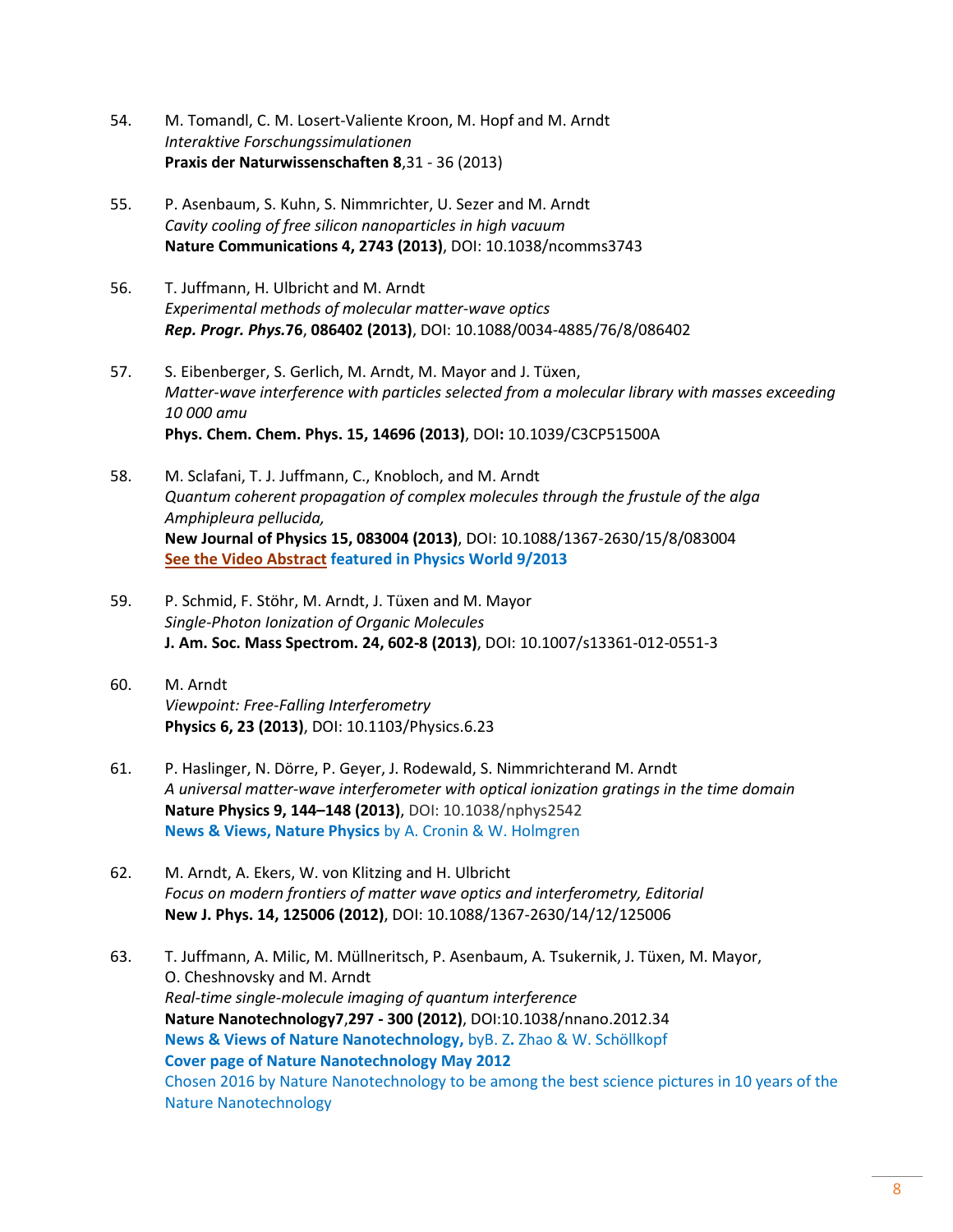- 64. M. Sclafani, M. Marksteiner, F. McLennan Keir, A. Korneev, A. Semenov, G. Gol'tsman and M. Arndt *Characterization of a superconducting nanowire detector for low energy ions* **Nanotechnology 23, 065501 (2012)**, DOI: 10.1088/0957-4484/23/6/06550 1 **Featured as** *IOP Labtalk*
- 65. K. Hornberger, S. Gerlich, S. Nimmrichter, P. Haslinger and M. Arndt *Colloquium: Quantum interference with clusters and molecules* **Rev. Mod. Phys. 84, 157-173 (2012)**, DOI: 10.1103/RevModPhys.84.157 **Highlighted in** *Nature Physics***by M. Buchanan, Feb. 2012**
- 66. T. Juffmann, S. Nimmrichter, M. Arndt, H. Gleiter and K. Hornberger *New prospects for de Broglie interferometry: Grating diffraction in the far-field and Poisson´s spot in the near-field*  **Found.Phys. 42, 98-110 (2012)**, DOI: 10.1007/s10701-010-920-5
- 67. P. Asenbaum and M. Arndt *Cavity stabilization using the weak intrinsic birefringence of dielectric mirrors* **Optics Letters 36, 3720-3722 (2011)**, DOI: 10.1364/OL.36.003720
- 68. J. Tüxen, S. Eibenberger, S. Gerlich, M. Arndt, M. Mayor *Highly Fluorous Porphyrins as Model Compounds for Molecule Interferometry* **Eur. J. Org. Chem. 25, 4823–4833 (2011)**, DOI: 10.1002/ejoc.201100638 **Featured by** *Chemistry Views*
- 69. S. Nimmrichter, P. Haslinger, K. Hornberger and M. Arndt *Concept of an ionizing time-domain matter-wave interferometer*  **New J. Phys. 13, 075002 (2011)**, DOI: 10.1088/1367-2630/13/7/075002
- 70. M. Arndt *Coherence from spontaneity*  **Nature Physics 7, 375–376 (2011)**, DOI: 10.1038/nphys1987
- 71. S. Nimmrichter, K. Hornberger, P. Haslinger and M. Arndt *Testing spontaneous localization theories with matter-wave interferometry* **Phys. Rev. A83**, **043621 (2011)**, DOI: 10.1103/PhysRevA.83.043621 **Featured by***British Daily Telegraph* **Dec. 2012**
- 72. S. Eibenberger, S. Gerlich, M. Arndt, J. Tüxen and M. Mayor *Electric moments in molecule interferometry* **New J. Phys. 13 043033 (2011)**; DOI: 10.1088/1367-2630/13/4/043033 **Featured as** *IOP Select* **May 2011**
- 73. S. Gerlich, S. Eibenberger, M. Tomandl, S. Nimmrichter, K. Hornberger, P. J. Fagan, J. Tüxen, M. Mayor and M. Arndt, *Quantum interference of large organic molecules* **Nature Communications2, 263 (2011)**, April 5th 2011, DOI: 10.1038/ncomms1263 **Featured by Nature Communications April 5th 2011 , Highlight by Nature April 5th 2011 TOP100 Science Stories in Discover Magazine 2/2012**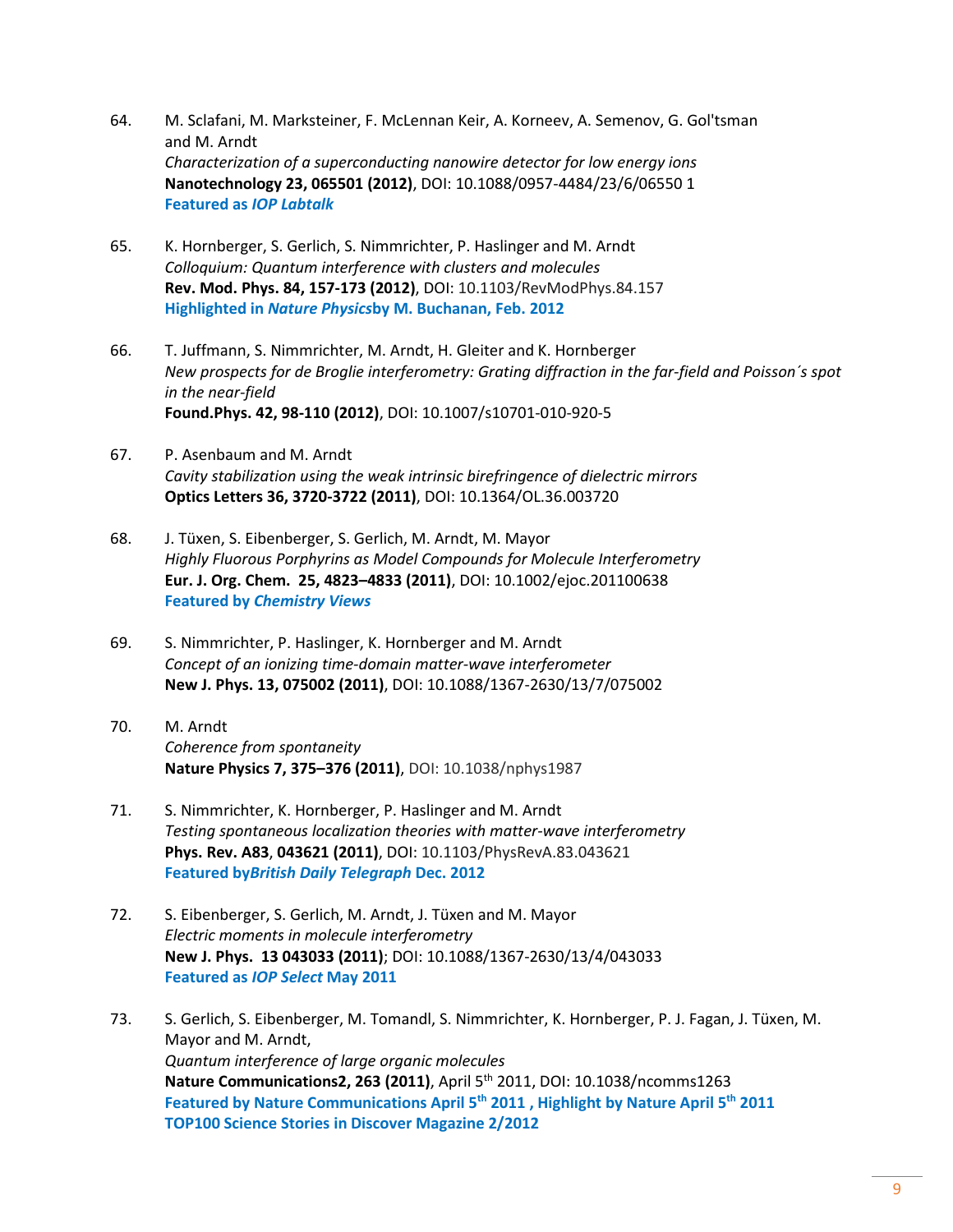- 74. T. Juffmann, S. Nimmrichter, M. Arndt, H. Gleiter and K. Hornberger *New prospects for de Broglie interferometry: Grating diffraction in the far-field and Poisson's spot in the near-field* **Found. Phys. 42, 98–110 (2012)**, DOI: 10.1007/s10701-010-9520-5
- 75. S. Nimmrichter, K. Hammerer, P. Asenbaum, H. Ritsch and M. Arndt *Master equation for the motion of a polarizable particle in a multimode cavity* **New J. Phys. 12, 083003 (2010)**; DOI:10.1088/1367-2630/12/8/083003
- 76. A. Dreas, M. Müllneritsch, T. Juffmann, C. Cioffi, M. Arndt and M. Mayor *Immobilization of Zinc Porphyrin Complexes on Pyridine-Functionalized Glass Surfaces* **Langmuir26(13), 10822–10826 (2010)**, DOI:10.1021/la100638u
- 77. J. Tüxen, S. Gerlich, S. Eibenberger, M. Arndt and M. Mayor *Quantum interference distinguishes between constitutional isomers* **Chem. Commun. 46, Issue 23, pp. 4145-4147 (2010)**, DOI: 10.1039/c0cc00125b
- 78. M. Gring, S. Gerlich, S. Eibenberger, S. Nimmrichter, T. Berrada, M. Arndt, H. Ulbricht, K. Hornberger, M. Müri, M. Mayor, M. Boeckmann and N. Doltsinis *Influence of conformational molecular dynamics on matter wave interferometry* **Phys. Rev. A 81, 031604(R) (2010)**, DOI: 10.1103/PhysRevA.81.031604 *APS: Selected for the Virtual Journal of Atomic Quantum Fluids 2, Issue 4 (2010)*
- 79. T. Juffmann, S. Truppe, P. Geyer, S. Deachapunya, H. Ulbricht and M. Arndt *Wave and Particle in Molecular Interference Lithography*  **Phys. Rev. Lett. 103, 263601 (2009)**, DOI: 10.1103/PhysRevLett.103.263601 **PRL: Editor's Suggestions** *APS: Selected for the Virtual Journal of Nanoscale Science & Technology, Vol.11 (2010)*

*APS: Selected for the Virtual Journal of Atomic Quantum Fluids Vol. 2 (1) (2010)*

- 80. M. Arndt, M. Aspelmeyer and A. Zeilinger *How to extend quantum experiments* **Fortschr. Phys.57**, **1153 – 1162 (2009)**, DOI: 10.1002/prop.200900104
- 81. M. Arndt, T. Juffmann and V. Vedral *Quantum Physics Meets Biology* **HFSP Journal 3, 386-400 (2009)**, DOI: 10.2976/1.3244985 *APS: Selected for the Virtual Journal of Quantum Information January 10 (2010) APS: Selected for the Virtual Journal of Biological Physics Research January 15, (2010)*
- 82. W. B. Case, M. Tomandl, S. Deachapunya and M. Arndt *Realization of Optical Carpets in the Talbot and Lau Configurations*  **Optics Express** ,**1720966–20974 (2009)**, DOI: 10.1364/OE.17.020966
- 83. M. Marksteiner, A. Divochiy, M. Sclafani, P. Haslinger, H. Ulbricht, Al Korneev, A. Semenov, G. Gol'tsman and M. Arndt *A Superconducting NbN detector for neutral nanoparticles* **Nanotechnology20, 455501 (2009)**, DOI: 10.1088/0957-4484/20/45/455501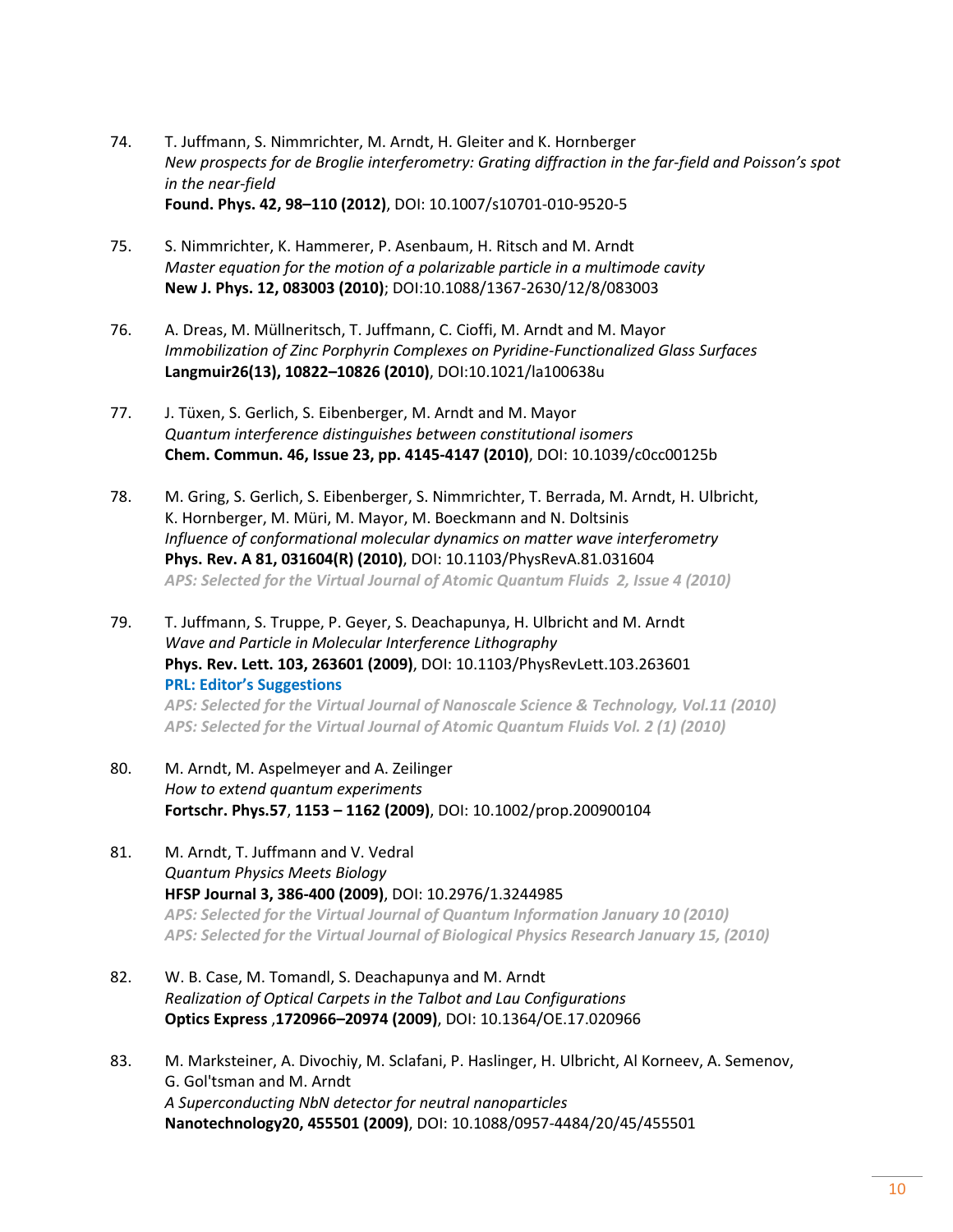- 84. M. Marksteiner, P. Haslinger, M. Sclafani, H. Ulbricht and M. Arndt *UV and VUV ionization of organic molecules, clusters and complexes* **J. Phys. Chem. A113 (37), pp. 9952–9957 (2009)**, DOI:10.1021/jp905039f
- 85. K. Hornberger, S. Gerlich, H. Ulbricht, L. Hackermüller, S. Nimmrichter, I. V. Goldt, O. Boltalina and M. Arndt *Theory and experimental verification of Kapitza-Dirac-Talbot-Lau interferometry* **New J. Phys.11, 043032 (2009)**, DOI:10.1088/1367-2630/11/4/043032 **IOP select, April 2009**
- 86. Amelino-Camelia et al. *GAUGE: the GrAnd Unification and Gravity Explorer*  **Exper. Astron., 23, 549-572 (2009)**, DOI: 10.1007/s10686-008-9086-9
- 87. Ertmer, W. et al. *Matter wave explorer of gravity (MWXG)* **Exper. Astron.23, 611-649 (2008)**, DOI: 10.1007/s10686-008-9125-6
- 88. S. Nimmrichter, K. Hornberger, H. Ulbricht and M. Arndt *Absolute absorption spectroscopy based on molecule interferometry*  **Phys. Rev. A78, 063607 (2008)**, DOI: 10.1103/PhysRevA.78.063607 also "Virtual Journal of Nanoscale Science & Technology"
- 89. S. Gerlich, M. Gring, H. Ulbricht, K. Hornberger, J. Tüxen, M. Mayor and M. Arndt *Matter-Wave Metrology as a Complementary Tool for Mass Spectrometry* **Angew. Chem. Int. Ed.47, 6195 –6198, (2008)**, DOI 10.1002/anie.200801942 **Angew. Chem. 120, 6290 –6293 (2008) VIP paper and Cover Page at Angew. Chemie**
- 90. M. Marksteiner, P. Haslinger, H. Ulbricht, M. Sclafani, H. Oberhofer, C. Dellago and M. Arndt *Gas-phase formation of large neutral alkaline-earth metal tryptophan complexes*  **J. Am. Soc. Mass. Spectrom.19, 1021 – 1026 (2008)**, DOI: 10.1016/j.jasms.2008.04.028
- 91. A. Stefanov, M. Berninger and M. Arndt *A novel design for electric field deflectometry on extended molecular beams* **Meas. Sci. Technol.19055801 (2008)**, DOI: 10.1088/0957-0233/19/5/055801
- 92. H. Ulbricht, M. Berninger, S. Deachapunya, A. Stefanov and M. Arndt *Gas phase sorting of fullerenes, polypeptides and carbon nanotubes* **Nanotechnology 19, 045502 (2008)**, DOI: 04550210.1088/0957-4484/19/04/045502 **Nanotechweb.org** *labtalk* **1/2008**
- 93. S. Deachapunya, P. J. Fagan, A. G. Major, E. Reiger, H. Ritsch, A. Stefanov, H. Ulbricht and M. Arndt *Slow beams of massive molecules* **Eur. Phys. J. D46, 307 (2008)**, DOI: 10.1140/epjd/e2007-00301-8
- 94. L. Hackermüller, K. Hornberger, S. Gerlich, M. Gring, H. Ulbricht and M. Arndt *Optical polarizabilities of large molecules measured in near-field interferometry*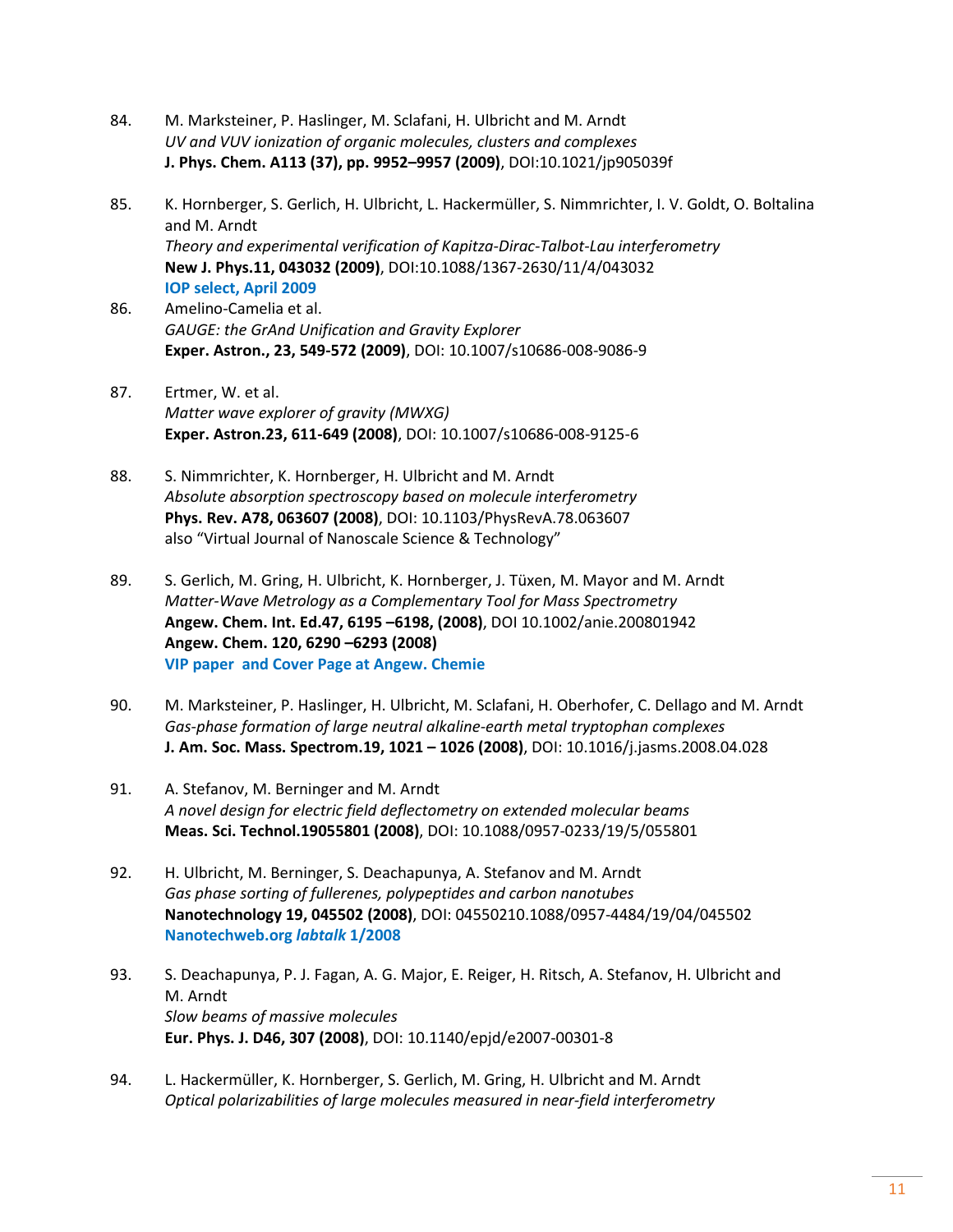**Appl. Phys. B89, 469 – 473 (2007)**, DOI: 10.1007/s00340-007-2873-6

- 95. S. Gerlich, L. Hackermüller, K. Hornberger, A. Stibor, H. Ulbricht, F. Goldfarb, T. Savas, M. Müri, M. Mayor and M. Arndt *A Kapitza-Dirac-Talbot-Lau interferometer for highly polarizable molecules* **Nature Physics 3, 711 (2007)**, DOI:10.1038/nphys701 **Research highlights by NATURE & NATURE PHYSICS (8/2007)**
- 96. M. Berninger, A. Stefanov, S. Deachapunya and M. Arndt *Polarizability measurements in a molecule near-field interferometer* **Phys. Rev. A. 76,013607 (2007)**, DOI: 10.1103/PhysRevA.76.013607 **APS selected: Virtual Journal of Nanoscale Science & Technology, Vol.16No.4 (2007)**
- 97. S. Deachapunya, A. Stefanov, M. Berninger, H. Ulbricht, E. Reiger, N. L. Doltsinis and M. Arndt *Thermal and electrical properties of porphyrin derivatives and their relevance for molecule interferometry* **J. Chem. Phys. 126, 164304 (2007)**, DOI: 10.1063/1.2721563
- 98. N. Gotsche, H. Ulbricht and M. Arndt *UV-VIS absorption spectroscopy of large molecules for applications in matter wave interferometry* **Laser Physics 17, No. 4, 583–589 (2007)**, DOI: 10.1134/S1054660X07040433
- 99. E. Reiger, L. Hackermüller, M. Berninger and M. Arndt *Exploration of gold nanoparticle beams for matter wave interferometry* **Opt. Comm. 264, 326-332 (2006)**, DOI:10.1016/j.optcom.2006.02.060
- 100. M. Marksteiner, G. Kiesewetter, L. Hackermüller, H. Ulbricht and M. Arndt *Cold Beams of Biomolecules for Quantum Optics* **Acta Phys. Hung. A26/1–2, 87–94 (2006)**, DOI: 10.1556/APH.26.2006.1-2.12
- 101. M. Arndt *Quantum physics - Coherence in molecular nitrogen* **Nature Physics 1, Issue 1, pp 19-20 (2005)**, DOI: 10.1038/nphys118
- 102. A. Stibor, André Stefanov, Fabienne Goldfarb, Elisabeth Reiger and Markus Arndt *A scalable optical detection scheme for matter wave interferometry*  **New Journal of Physics 7, 224 (2005)**, DOI: 10.1088/1367-2630/7/1/224 **"New Journal of Physics" highlight of 2005**
- 103. K. Hornberger, L. Hackermüller and M. Arndt *Influence of molecular temperature on the coherence of fullerenes in a near-field interferometer* **Physical Review A71, Issue 2A, pp 216-223 (2005)**, DOI: 10.1103/PhysRevA.71.023601
- 104. A. Stibor, K. Hornberger, L. Hackermüller, A. Zeilinger and M. Arndt *Talbot-Lau interferometry with fullerenes: Sensitivity to inertial forces and vibrational dephasing* **Laser Physics 15,10-17 (2005)**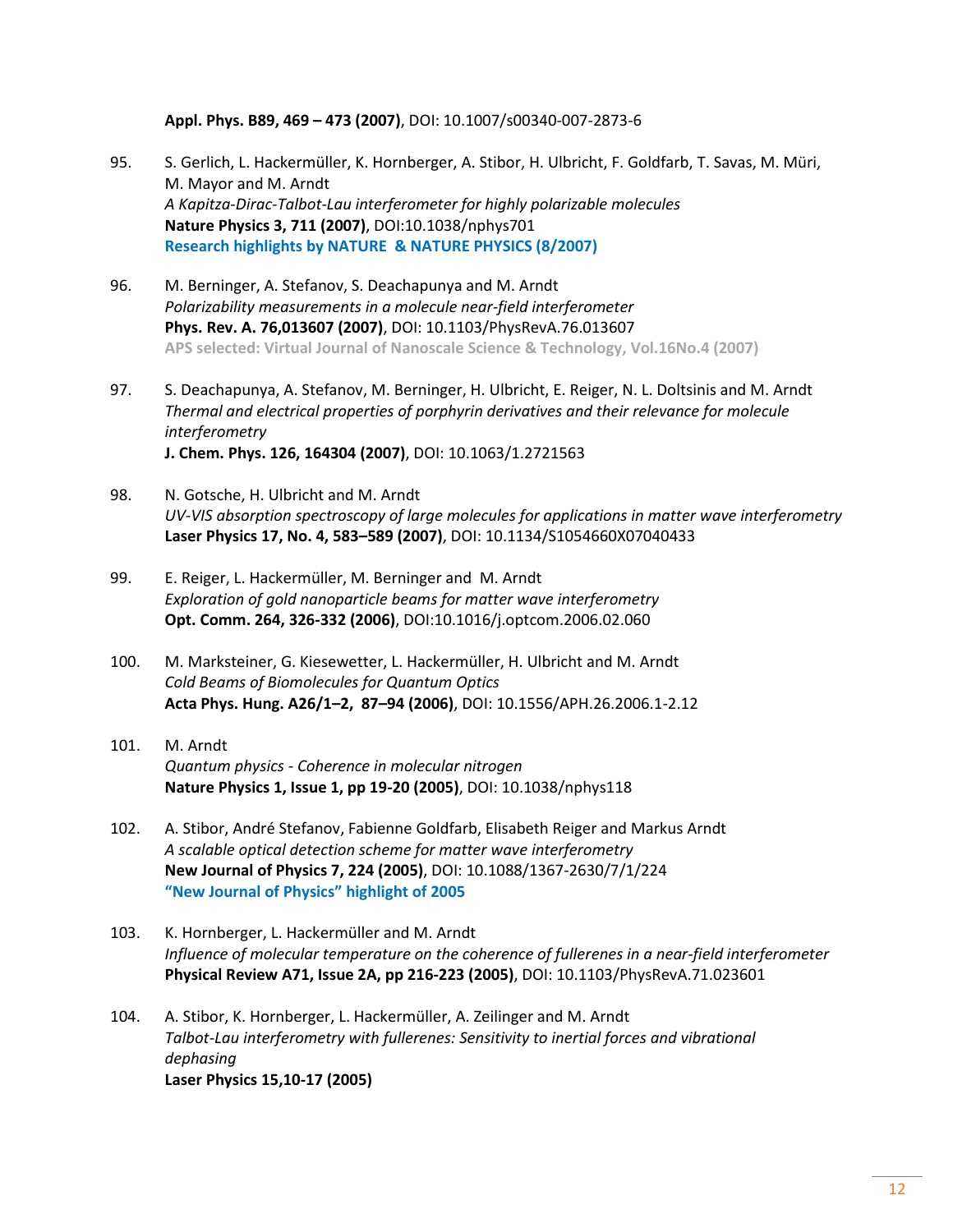- 105. M. Arndt, K. Hornberger and A. Zeilinger *Probing the limits of the quantum world* **Physics World18, 35 -40 (2005)**, DOI: 10.1088/2058-7058/18/3/28
- 106. M. Arndt, L. Hackermüller and E. Reiger *Interferometry with Large Molecules: Exploration of Coherence, Decoherence and Novel Beam Methods* **Braz. J. of Phys.35, 216-223,(2005)**, DOI: 10.1590/S0103-97332005000200004
- 107. L. Hackermüller, K. Hornberger, B. Brezger, A. Zeilinger and M. Arndt *Decoherence of matter waves by thermal emission of radiation*  **NATURE 427, 711–714 (2004)**, DOI: 10.1038/nature02276 *IOP physics highlight & APS physics news of 2004*
- 108. A. Chatzidimitriou-Dreismann and M. Arndt *Quantum Mechanics and Chemistry: The relevance of nonlocality and entanglement for molecules*  **Angew. Chem.116, 146–147 (2004)**, DOI: 10.1002/anie.200320079
- 109. A. Stefanov, A. Stibor, A. Dominguez-Clarimon and M. Arndt *Sublimation enthalpy of dye molecules measured using fluorescence* **J. of Chem. Phys. 121, Issue 14, pp 6935 – 6940 (2004)**, DOI: 10.1063/1.1792551
- 110. K. Hornberger, J. Sipe and M. Arndt *Theory of decoherence in a matter wave Talbot-lau interferometer* **Physical ReviewA 70, 053608 (2004)**, DOI: 05360810.1103/PhysRevA.70.053608
- 111. L. Hackermüller, S. Uttenthaler, K. Hornberger, E. Reiger, B. Brezger, A. Zeilinger and M. Arndt *Wave nature of biomolecules and fluorofullerenes* **Phys. Rev. Lett.91, 90408 (2003)**, DOI: 10.1103/PhysRevLett.91.090408 • *NATURE News, 5th September 2003* • **IOP** *Physics News, 5th September 2003*
	- *Virtual Journal of Nanoscale Science & Technology, 8 (10), September 8 (2003)*
- 112. K. Hornberger, S. Uttenthaler, B. Brezger, L. Hackermüller, M. Arndt and A. Zeilinger *Collisional Decoherence Observed in MatterWave Interferometry* **Phys. Rev. Lett. 90, 160401 (2003)**, DOI: 10.1103/PhysRevLett.90.160401 *APS : Virtual Journal of Nanoscale Science & Technology, 7 (18), May 5,(2003)*
- 113. L. Hackermüller, K. Hornberger, B. Brezger, A. Zeilinger and M. Arndt *Decoherence in a Talbot Lau interferometer: the influence of molecular scattering* **Appl. Phys. B77, 781 - 787 (2003)**, DOI: 10.1007/s00340-003-1312-6
- 114. O. Nairz, M. Arndt, A. Zeilinger *Quantum Interference Experiments with Large Molecules* **Am. J. Phys. 71,319 (2003),** DOI: 10.1119/1.1531580 **Virtual Journal of Nanoscale Science & Technology, 7 (12), March 24, (2003)**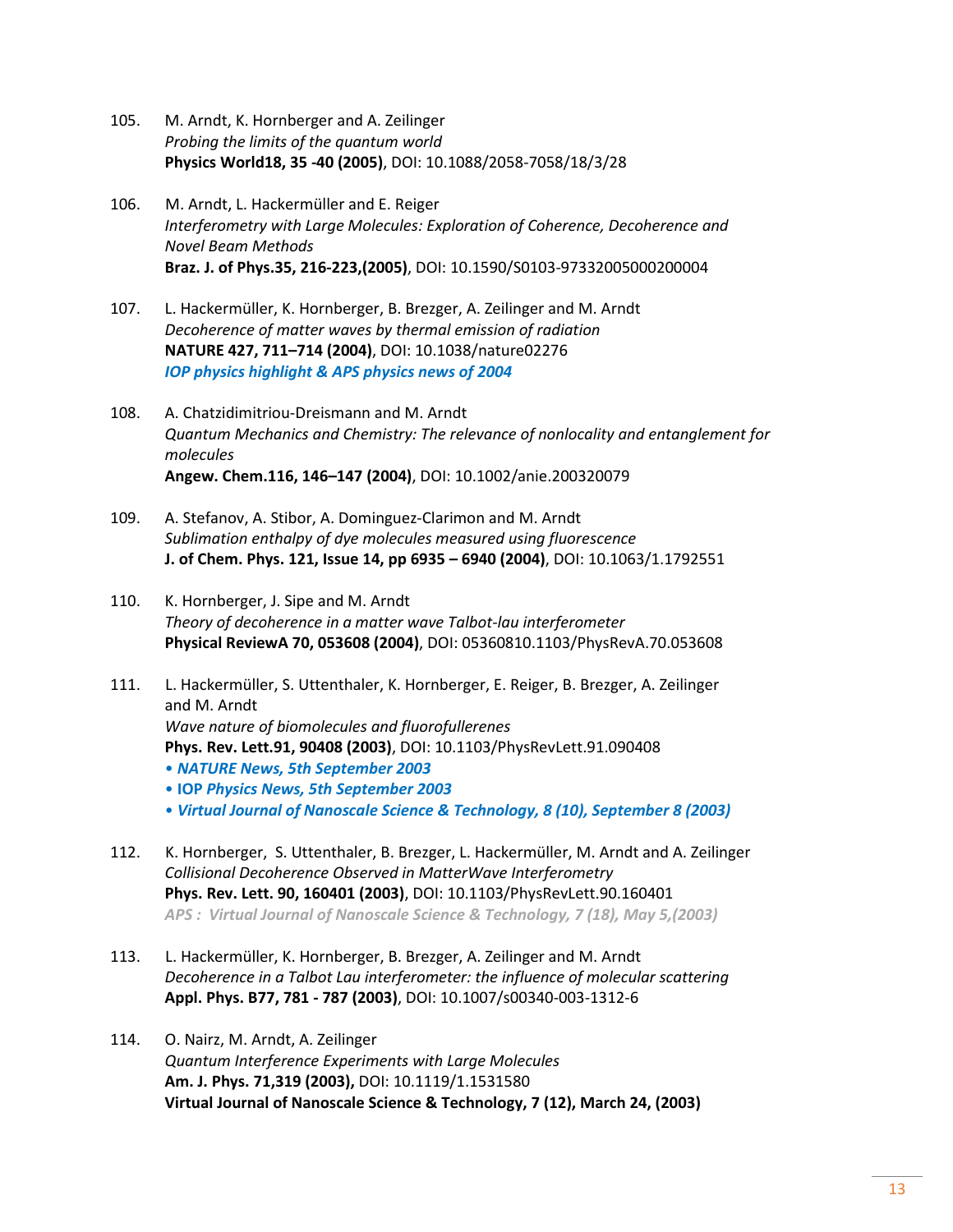- 115. B. Brezger, M. Arndt and A. Zeilinger *Concepts for near-field interferometers with large molecules* **J. Opt. B: Quantum Semiclass. Opt.5, Issue 2, ppS82-S89 (2003),** DOI: 10.1088/1464-4266/5/2/362
- 116. O. Nairz, M. Arndt and A. Zeilinger *Experimental verification of the Heisenberg uncertainty principle for fullerene molecules* **Phys. Rev. A. 65, pp. 032109, (2002)**, DOI: 10.1103/PhysRevA.65.032109
- 117. B. Brezger, L.Hackermüller, S. Uttenthaler, J. Petschinka, M. Arndt and A. Zeilinger *Matter-Wave Interferometer for Large Molecules* **Phys. Rev. Lett. 88, pp. 100404, (2002)**, DOI: 10.1103/PhysRevLett.88.100404 *APS News update 2002*
- 118. O. Nairz, B. Brezger, M. Arndt and A. Zeilinger *Diffraction of complex molecules by structures made of light* **Phys. Rev. Lett. 87, 160401/1-4 (2001)**, DOI: 10.1103/PhysRevLett.87.160401 *Research highlights by NATURE*
- 119. M. Arndt, O. Nairz, J. Petschinka and A. Zeilinger *High Contrast Interference with C60 and C70* **C. R. Acad. Sci. Paris, t.2, Série IV, p. 581-585 (2001)**, DOI: 10.1016/S1296-2147(01)01189-1
- 120. S. Franke-Arnold, M. Arndt and A. Zeilinger *Magneto-optical effects with cold Lithium atoms* **J. Phys. B.: At. Mol. Opt. Phys. 34**, **2527-2536 (2001)**, DOI: 10.1088/0953-4075/34/12/316
- 121. O. Nairz , M. Arndt and A. Zeilinger *Experimental Challenges in Fullerene Interferometry* **Journal of Modern Optics 47, 2811-2821 (2000)**, DOI: 10.1080/09500340008232198
- 122. M. Arndt , O. Nairz, J. Voss-Andreae, C. Keller, G. van der Zouw and A. Zeilinger *Wave-particle duality of C60 molecules* **Nature 401, 680-682, 14.October (1999)**, DOI:10.1038/44348 *APS physics highlight of 1999*
- 123. P. Sziftgiser, D. Guéry-Odelin, P. Desbiolles, J. Dalibard, M. Arndt and A. Steane *Interferometry and Dissipative Optics with Atoms* **Acta Physica Polonica, 93(1), 197-209 (1998)**
- 124. M. Arndt, M. Ben Dahan, D. Guéry-Odelin, M. Reynolds and J.Dalibard *Observation of a zero-energy resonance in Cs-Cs collisions* **Phys.Rev. Lett. 79, Issue 4 pp.625-628 (1997)**, DOI: 10.1103/PhysRevLett.79.625
- 125. P. Desbiolles, M. Arndt, P. Szriftgiser and J. Dalibard *Dissipative atom optics* **Journal of Modern Optics. 44, p.1827-36 (1997)**, DOI: 10.1080/09500349708231849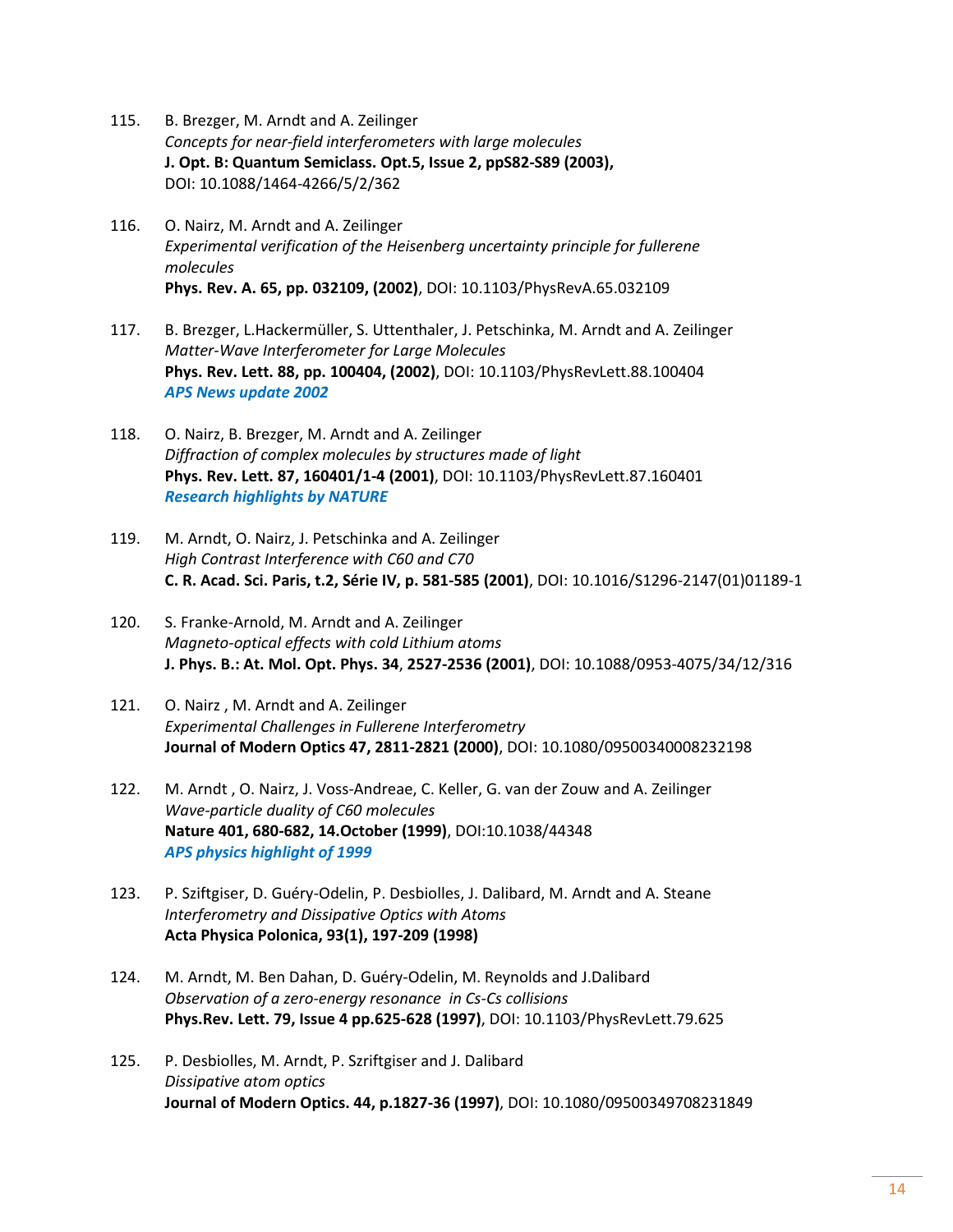- 126. P. Szriftgiser, D. Guéry-Odelin, M. Arndt and J. Dalibard *Atomic wave diffraction and interference using temporal slits* **Phys. Rev. Lett.77, 4-7, (1996)**, DOI: 10.1103/PhysRevLett.77.4
- 127. P. Desbiolles, M. Arndt, P. Szriftgiser and J. Dalibard *Elementary Sisyphus process close to a dielectric surface*  **Phys. Rev. A. 54, 4292-4298 (1996)**, DOI: 10.1103/PhysRevA.54.4292
- 128. M. Arndt, P. Szriftgiser, J. Dalibard and A. Steane *Atom optics in the time domain* **Phys. Rev. A 53, 3369-3378, (1996)**, DOI: 10.1103/PhysRevA.53.3369
- 129. S. Lang, M. Arndt, T.W. Hänsch, S.I. Kanorsky, S.Lücke, S.B. Ross and A. Weis *Local field effects in the spectroscopy of Cs atoms trapped in solid 4He* **Low. Temp. Phys. 22(2),129-130 (1996), Fizika Nizkikh Temperatur, 22(2), 171-173 (1996)**
- 130. M. Arndt, S. I. Kanorsky, A. Weis and T. W. Hänsch *Long Electronic Spin Relaxation Times of Cs Atoms in Solid 4He*  **Phys. Rev. Lett. 74, 1359-1362 (1995)**, DOI: 10.1103/PhysRevLett.74.1359
- 131. A. Buchleitner, D. Delande, J. Zakrzewski, R. N. Mantegna, M. Arndt and H. Walther *Multiple Time Scales in the Microwave Ionization of Rydberg Atoms* **Phys. Rev. Lett. 75, 3818-3821 (1995)**, DOI: 10.1103/PhysRevLett.75.3818
- 132. S. Lang, S. I. Kanorsky, M. Arndt, S. B. Ross, T. W. Hänsch and A. Weis *The Hyperfine Structure of Cs Atoms in the b.c.c. Phase of Solid 4He* **Europhys. Lett. 30, 233-237 (1995)**, DOI: 10.1209/0295-5075/30/4/008
- 133. O. Benson, A. Buchleitner, G. Raithel, M. Arndt, R. N. Mantegna and H. Walther *From Coherent to Noise-Induced Microwave Ionization of Rydberg Atoms* **Phys. Rev. A 51, 4862-4876 (1995)**, DOI: 10.1103/PhysRevA.51.4862
- 134. M. Arndt, R. Dziewior, S. I. Kanorsky, A. Weis and T. W. Hänsch *Implantation and spectroscopy of metal atoms in solid helium* **Z. Phys. B. 98, 377-381 (1995)**, DOI: 10.1007/BF01338409
- 135. A.R. Weis, S. I. Kanorsky, M. Arndt and T. W. Hänsch *Spin physics in solid helium: experimental results and applications* **Z. Phys.B. 98, 359-362 (1995)**, DOI: 10.1007/BF01338405
- 136. S.I. Kanorsky, A. Weis, M. Arndt, R. Dziewior and T. W. Hänsch, *Pressure shift of atomic resonance lines in liquid and solid Helium* **Z. Phys. B. 98, 371-376 (1995)**, DOI: 10.1007/BF01338408
- 137. P. Szriftgiser, M. Arndt, P. Desbiolles, A. Steane and J. Dalibard *Atomic cavities* **Annales De Physique 20 Issue: 5-6, pp. 681-686 (1995)**, DOI:10.1051/anphys:199556061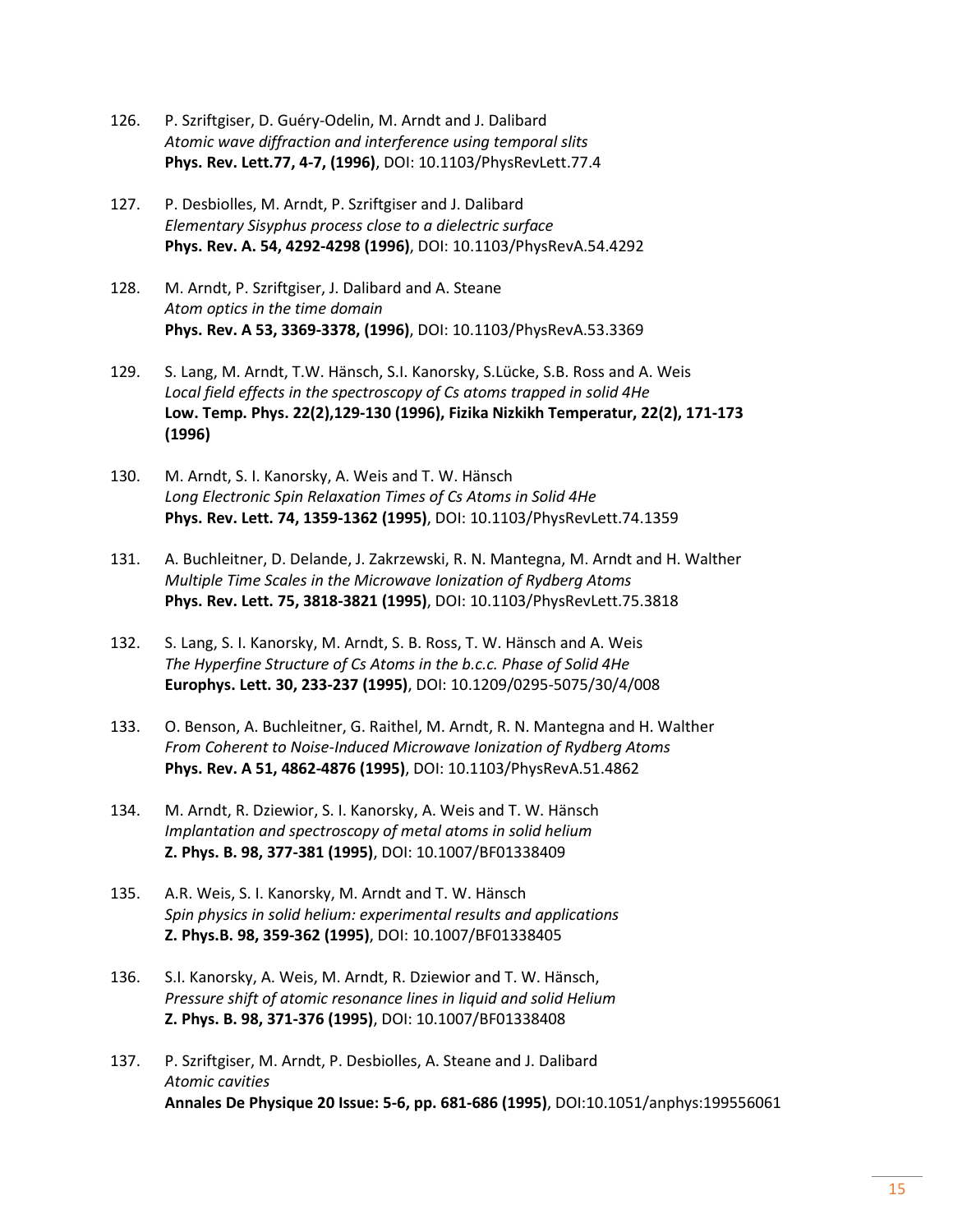- 138. S.I. Kanorsky, M. Arndt, R. Dziewior, A. Weis and T. W. Hänsch *Optical Spectroscopy of Atoms trapped in Solid Helium* **Phys. Rev. B 49, 3645-3647 (1994)**, DOI: 10.1103/PhysRevB.49.3645
- 139. L. Sirko, M. Arndt, P. M. Koch and H. Walther *Microwave ionization of Rb Rydberg atoms: Frequency dependence* **Phys. Rev. A 49, 3831-3841 (1994)**, DOI: 10.1103/PhysRevA.49.3831
- 140. S.I. Kanorsky, M. Arndt, R. Dziewior, A. Weis and T. W. Hänsch *Pressure shift and broadening of the resonance line of barium atoms in liquid helium* **Phys. Rev. B 50, S. 6296 -6302 (1994)**, DOI: 10.1103/PhysRevB.50.6296
- 141. M. Arndt, S.I. Kanorsky, A. Weis and T. W. Hänsch *Can paramagnetic atoms in superfluid helium be used to search for permanent electric dipole moments* **Phys. Lett. A 174, S. 298 - 303 (1993)**, DOI: 10.1016/0375-9601(93)90142-M
- 142. M. Arndt, A. Buchleitner, R. N. Mantegna, and H.Walther *Experimental Study of Quantum and Classical Limits in Microwave Ionization of Rubidium Rydberg Atoms* **Phys. Rev. Lett. 67, S. 2435 - 2438 (1991)**, DOI: 10.1103/PhysRevLett.67.2435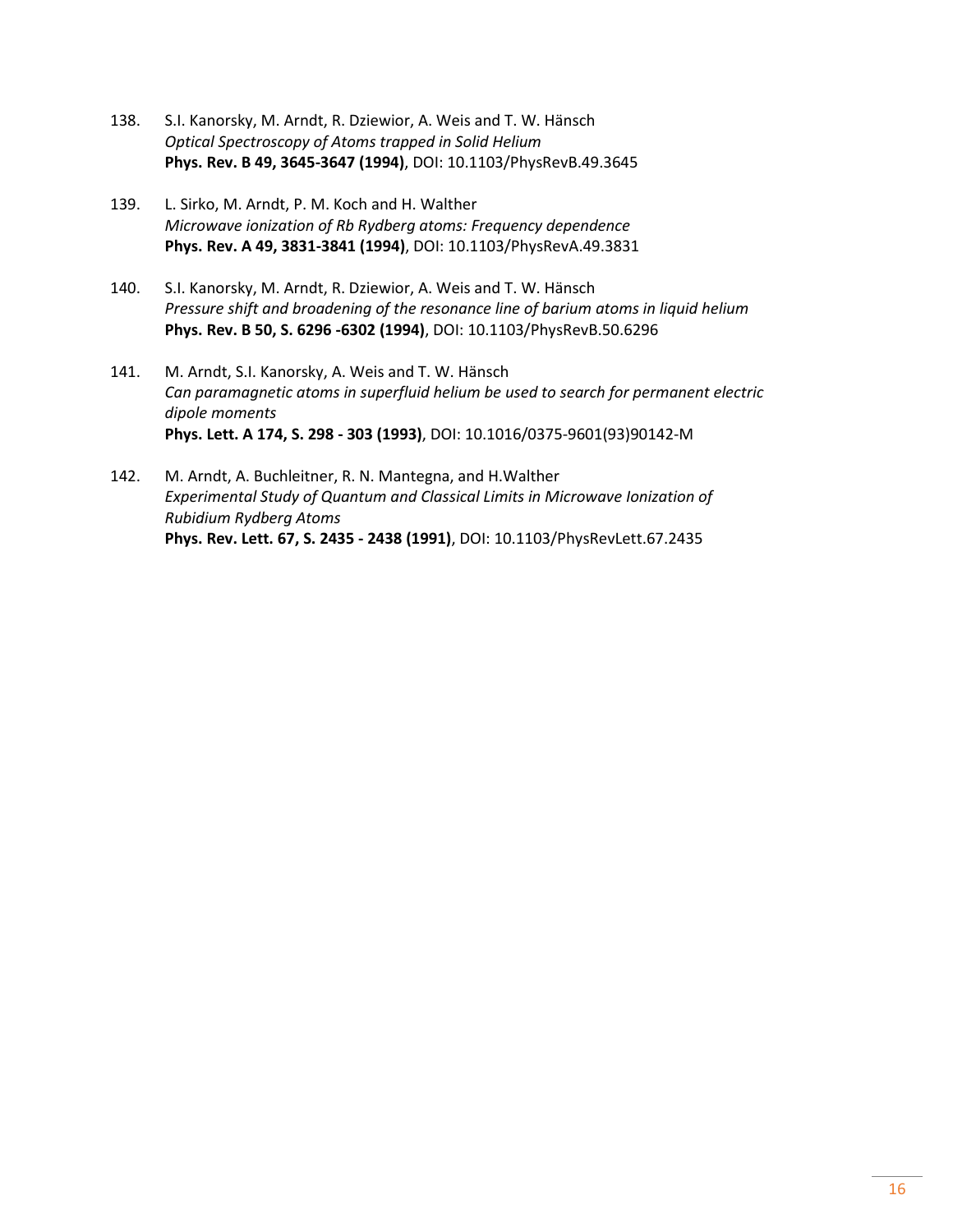### **B) Contributions to books**

- 143. M. Arndt, S. Gerlich, K. Hornberger *Experimental Decoherence in Molecule Interferometry.* In: From Quantum to Classical. Essays in Honour of H.-Dieter Zeh. ed. C. Kiefer, Springer, Cham (2022) DOI: 10.1007/978-3-030-88781-0
- 144. S. Gerlich, Y.Y. Fein, A. Shayeghi, V. Köhler, M. Mayor, M. Arndt *Otto Stern's Legacy in Quantum Optics: Matter Waves and Deflectometry*. In: Friedrich B., Schmidt-Böcking H. (eds) Molecular Beams in Physics and Chemistry. Springer, Cham. (2021) DOI: 10.1007/978-3-030-63963-1\_24
- 145. S. Gerlich, Y.Y. Fein, M. Arndt, *Interferometric tests of wave-function collapse* in "Do Wave Functions Jump?: Perspectives of the Work of GianCarloGihardi" eds. Valia Allori, Angelo Bassi, Detlef Dürr, Nino Zanghi, Springer International Publishing (2020), DOI: 10.1007/978-3-030-46777-7
- 146. S. Gerlich, S. Kuhn, A. Shayeghi, M. Arndt, *The de Broglie Wave-Nature of Molecules, Clusters and Nanoparticles* in "21st Century Nanoscience - A Handbook: Nanophysics Sourcebook" ed. Klaus D. Sattler, CRC Press Taylor & Francis Group (2019), DOI: 10.1201/9780367333003
- 147. C. Brand, U. Sezer, S. Eibenberger, M. Arndt, *Matter-wave physics with nanoparticles and biomolecules* in: "Current Trends in Atomic Physics" eds. Antoine Browaeys, Thierry Lahaye, Trey Porto, Charles S. Adams, Matthias Weidemüller, Leticia F. Cugliandolo, Oxford University Press (2019), DOI: 10.1093/oso/9780198837190.001.0001
- 148. J. Millen, S. Kuhn, A. Kosloff, F. Patolsky and M. Arndt, *Cooling and manipulation of nanoparticles in high vacuum* Proc. SPIE, Optical Trapping and Optical Micromanipulation XIII, 9922, 99220C-99228 (2016), DOI: 10.1117/12.2238753
- 149. M. Arndt, N. Dörre, S. Eibenberger, P. Haslinger, J. Rodewald, K. Hornberger, S. Nimmrichter and M. Mayor *Matter-wave interferometry with composite quantum objects* Proc. Varenna Summer School, Course 188, SocietàItaliana di Fisica (2014) Printed 2014, http://arxiv.org/abs/1501.07770
- 150. M. Arndt

*Über die Bedeutung von Grundlagenforschung und Wissenschaftsmanagement in Österreich … und über Entscheidungen, die wir noch heute treffen sollten* in: "Wa(h)re Forschung? Science – Change of Paradigms?" Symposium 20.-21. Mai 2010 Anlässlich der Feierlichen Sitzung der Österreichischen Akademie der Wissenschaften (ÖAW: Forschung und Gesellschaft 2), Wien, 99-113 (2011)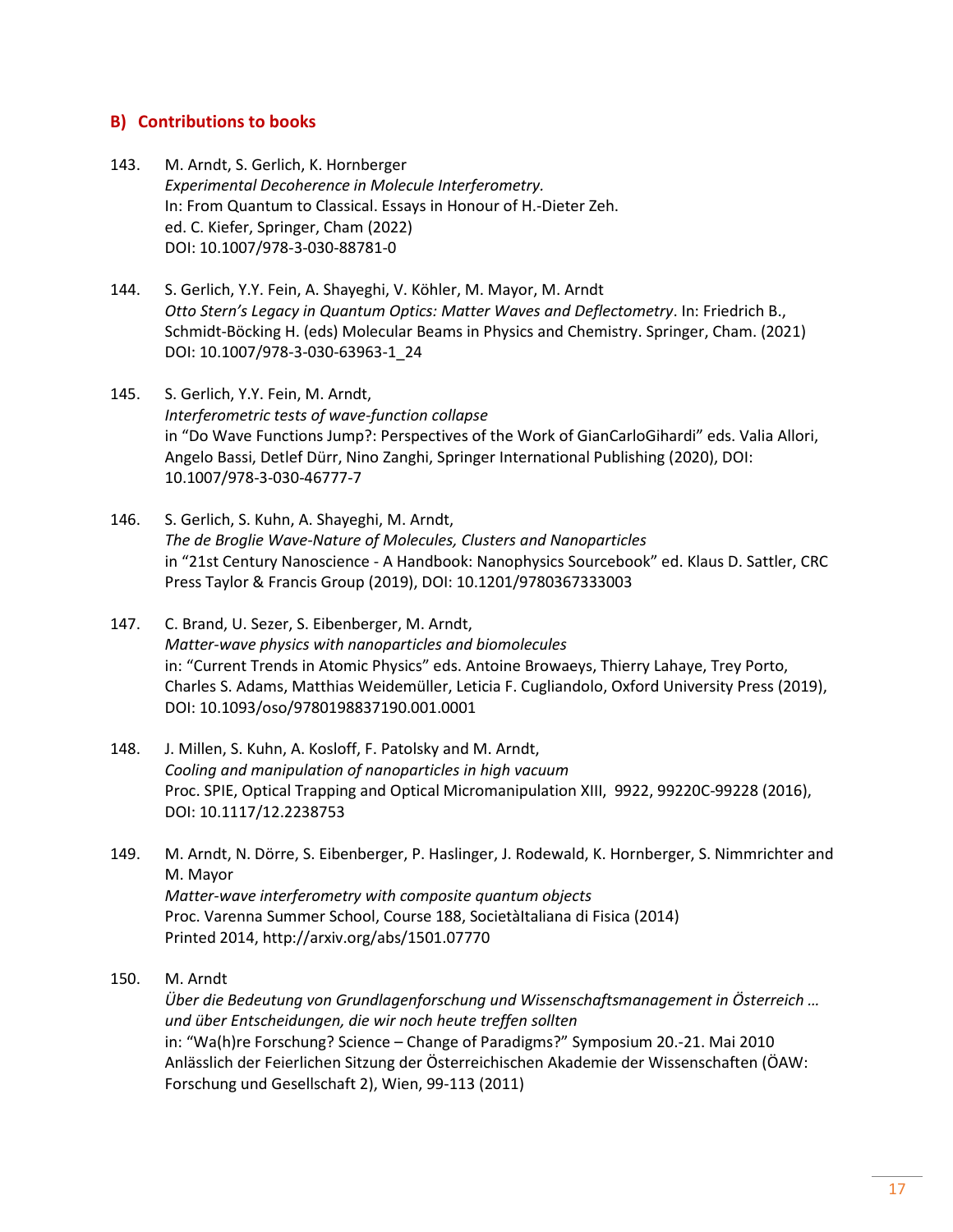- 151. M. Arndt and K. Hornberger *Quantum interferometry with complex molecules,* Proceedings of the International school of physics "E. Fermi", Vol. 171 Quantum Coherence in Solid State Systems 2009, IOS Press, 103-125, DOI: 978-1-60750-039-1-1
- 152. M. Arndt *Mesoscopic Quantum Phenomena* Contribution to the 'Compendium of Quantum Physics', Ed. F. Weinert, D. Greenberger et al. in print (2009)Compendium of Quantum Physics 2009, 379-384, DOI: 10.1007/978-3-540-70626-7\_118
- 153. M. Arndt *Semiclassical Models* Contribution to the 'Compendium of Quantum Physics', Ed. F. Weinert, D. Greenberger et al. Compendium of Quantum Physics 2009, 697-701, DOI: 10.1007/978-3-540-70626-7\_197
- 154. M. Arndt, L. Hackermüller, K. Hornberger and A. Zeilinger *Coherence and decoherence experiments with fullerenes* in: "Decoherence, Entanglement, and Information Protection in Complex Quantum Systems'', Vladimir M. Akulin, A. Sarfati, G. Kurizki (Eds.), Kluwer, Amsterdam 189, 329-352 (2005)
- 155. M. Arndt, T. F. Gallagher, R. G. Fernandez, M. Leibscher, T. Opatrny and P. Pillet *Internal-Translational Entanglement and Interference in Atoms and Molecules* in: "Decoherence, Entanglement and Information Protection in Complex Quantum Systems" Eds: V. M. Akulin, A. Sarfati, G. Kurizki and S. Pellegrin Kluwer Academic Boston (2005)
- 156. M. Arndt and A. Zeilinger *Heisenberg's uncertainty and matter wave interferometry with large molecules* pp. 35–52, in: Fundamental Physics, Heisenberg and Beyond G. W. Buschhorn, J. Wess (Eds), Springer Berlin (2004)
- 157. M. Arndt, L. Hackermüller, K. Hornberger and A. Zeilinger *Organic molecules and decoherence experiments in a molecule interferometer* pp. 1–10 in: Multiscale Methods in Quantum Mechanics, P. Blanchard, G. Dell'antonio (Eds) Birkhäuser, Boston (2004)
- 158. M. Arndt and A. Zeilinger *Wave-particle experiments with large molecules* in: J. S. Al-Khalili, Quantum: A guide for the perpelexed", Weidenfeld & Nicolson, (2003)
- 159. M. Arndt, O. Nairz and A. Zeilinger *Wave-Particle Duality* in: Year Book of Science & Technology, McGraw-Hill (2002)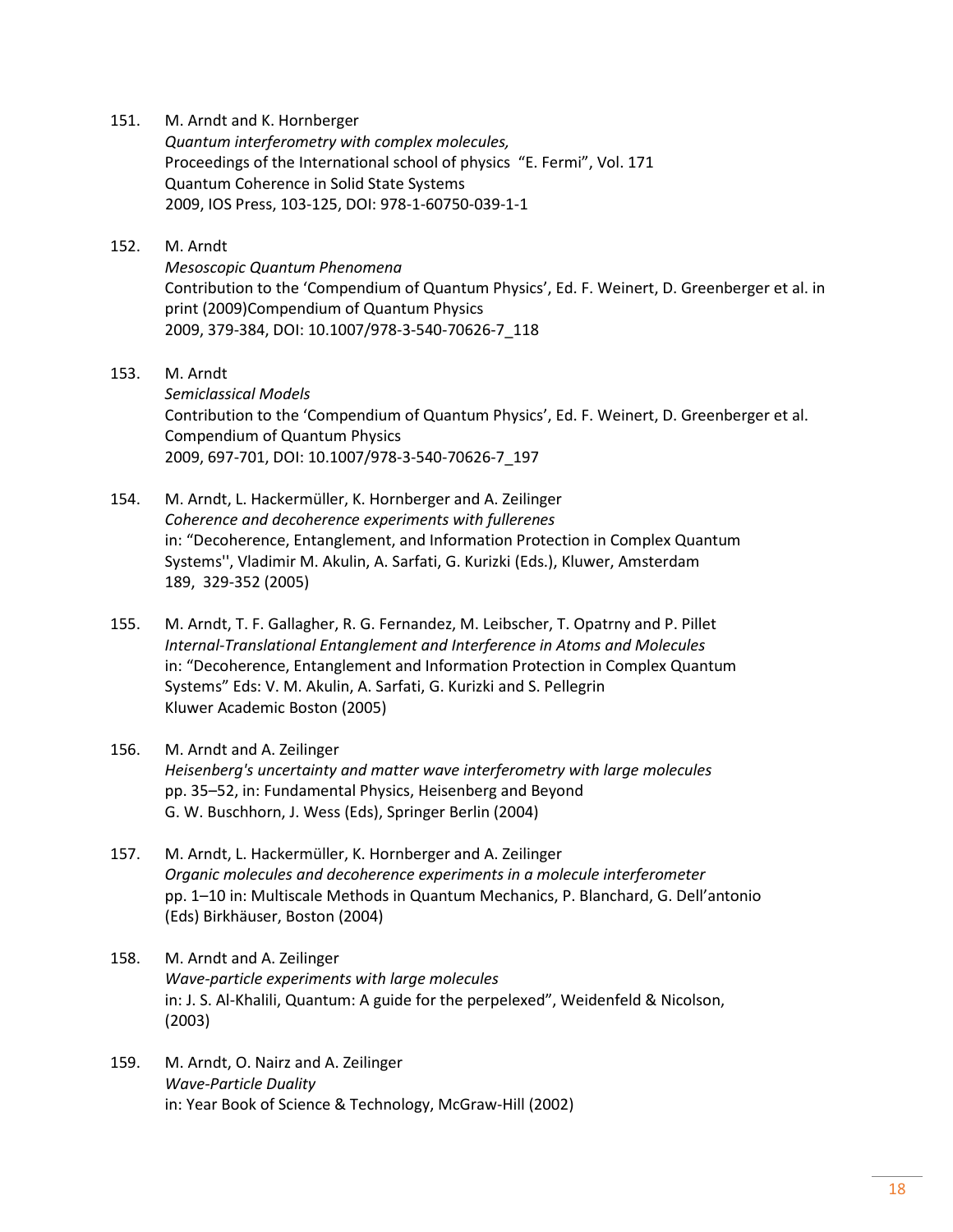- 160. M. Arndt, O. Nairz and A. Zeilinger *Interferometry with macromolecules: Quantum paradigms tested in the mesoscopic world* pp. 333 – 351 in: "Quantum [Un] Speakables, From Bell Quantum Information", R. A. Bertlmann, A. Zeilinger (eds.), Springer, Berlin (2002)
- 161. M. Arndt, O. Nairz, G. van der Zouw and A. Zeilinger *Towards Quantum Optics of Macromolecules* Yearbook of the Institute Vienna Circle, ed. D. Greenberger, A. Zeilinger , p. 221-224, Kluwer Academic, Dordrecht (1999)

## **C) Conference Proceedings**

- 162. Y. Y. Fein, S. Gerlich, A. Shayeghi, P. Geyer, F. Kialka, V. Köhler, M. Mayor, M. Arndt *Universal matter-wave interferometry as a sensor in atomic physics and physical chemistry* DOI: 10.1117/12.2586476 **(2021)**
- 163. C. Brand, T. Susi, J. Kotakoski, M. Arndt, M. Debiossac, F. Aguillon, P. Roncin *Diffraction of 80 eV hydrogen through suspended graphene* **Journal of Physics: Conference Series 1412 (2020) 202036,** DOI: 10.1088/1742- 6596/1412/20/202036
- 164. M. Arndt, A. Bassi, D. Giulini, A. Heidmann and J.-M. Raimond *Fundamental frontiers of quantum science and technology* **Procedia Computer Science 2011**, DOI: 10.1016/j.procs.2011.12.024
- 165. M. Arndt, S. Gerlich, S. Eibenberger, P. Fagan, J. Tüxen and M. Mayor *[Quantum interference experiments with organic molecules: Information about internal states of](javascript:openGatewayLink()  [spatially quantum delocalized molecules](javascript:openGatewayLink()* Abstracts of Papers of the Am. Chem. Soc. 241, Annaheim, CA, March 27<sup>th</sup>-31<sup>st</sup> 2011
- 166. S. Eibenberger, S. Gerlich, M. Tomandl et al. *[Matter wave interferometry: exploring the importance of the internal molecular properties](javascript:openGatewayLink()* **Source:** Conference on Lasers & Electro-Optics Europe & 12th European Quantum Electronics Conference CLEO EUROPE/EQEC, ICM Munich, Germany, May 22-26<sup>th</sup> 2011 Pages: 1 pp. DOI: 10.1109/cleoe.2011.5943412 Published: 2011
- 167. M. Arndt, H. Ulbricht, A. Major, et al. *Molecular lithography - [a quantum optical approach](http://apps.isiknowledge.com/full_record.do?product=UA&search_mode=GeneralSearch&qid=1&SID=X1PJGGLfpImmDC5dLIP&page=1&doc=18&colname=INSPEC)* **Source:** Conference on Lasers & Electro-Optics Europe & 11th European Quantum Electronics Conference (CLEO/EQEC), Munich, Germany, June 14-19<sup>th</sup> 2009 Pages: 1 pp. DOI: 10.1109/CLEOE-EQEC.2009.5192061 Published: 01 2009
- 168. M. Arndt, M. Berninger, S. Deachapunya, S. Gerlich, L. Hackermüller, A. G. Major, M. Marksteiner, A. Stéfanov and H. Ulbricht *On the prospects of interferometry and deflectometry for characterizing large molecules* **Eur. Phys. J**. Special Topics 159, 1–9 (2008)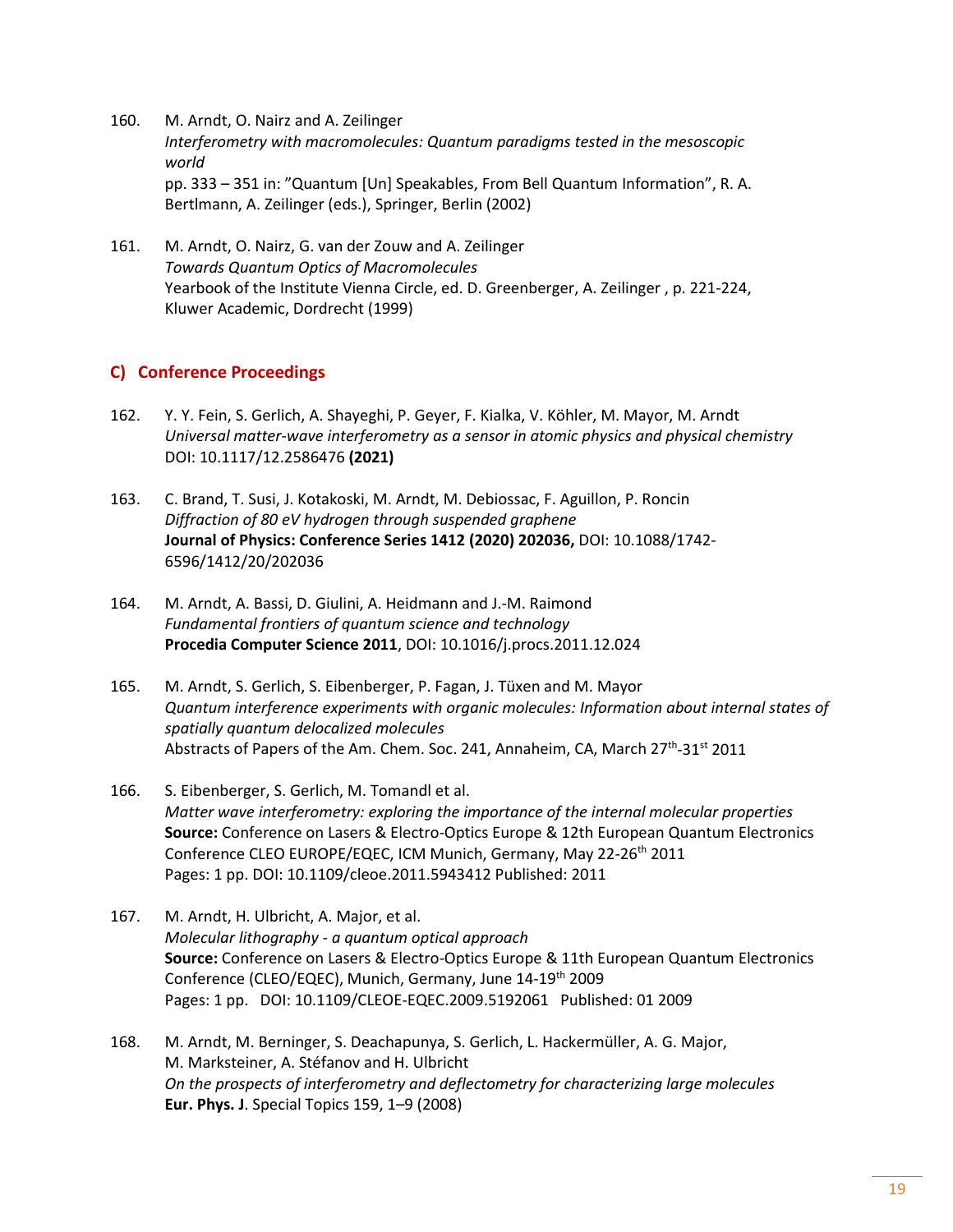- 169. S. [Gerlich,](http://apps.isiknowledge.com/OneClickSearch.do?product=UA&search_mode=OneClickSearch&db_id=&SID=X1PJGGLfpImmDC5dLIP&field=AU&value=Gerlich%2C+S.) L. [Hackermueller,](http://apps.isiknowledge.com/OneClickSearch.do?product=UA&search_mode=OneClickSearch&db_id=&SID=X1PJGGLfpImmDC5dLIP&field=AU&value=Hackermueller%2C+L.) F. [Goldfarb,](http://apps.isiknowledge.com/OneClickSearch.do?product=UA&search_mode=OneClickSearch&db_id=&SID=X1PJGGLfpImmDC5dLIP&field=AU&value=Goldfarb%2C+F.) K[. Hornberger,](http://apps.isiknowledge.com/OneClickSearch.do?product=UA&search_mode=OneClickSearch&db_id=&SID=X1PJGGLfpImmDC5dLIP&field=AU&value=Hornberger%2C+K.) T. [Savas,](http://apps.isiknowledge.com/OneClickSearch.do?product=UA&search_mode=OneClickSearch&db_id=&SID=X1PJGGLfpImmDC5dLIP&field=AU&value=Savas%2C+T.) A. [Stibor,](http://apps.isiknowledge.com/OneClickSearch.do?product=UA&search_mode=OneClickSearch&db_id=&SID=X1PJGGLfpImmDC5dLIP&field=AU&value=Stibor%2C+A.) H. [Ulbricht](http://apps.isiknowledge.com/OneClickSearch.do?product=UA&search_mode=OneClickSearch&db_id=&SID=X1PJGGLfpImmDC5dLIP&field=AU&value=Ulbricht%2C+H.) and M. [Arndt](http://apps.isiknowledge.com/OneClickSearch.do?product=UA&search_mode=OneClickSearch&db_id=&SID=X1PJGGLfpImmDC5dLIP&field=AU&value=Arndt%2C+M.) *[A novel type of matter-wave interferometer for molecules](http://apps.isiknowledge.com/full_record.do?product=UA&search_mode=GeneralSearch&qid=1&SID=X1PJGGLfpImmDC5dLIP&page=1&doc=34&colname=INSPEC)* **CLEO/Europe - IQEC 2007. München 1110 (2007)**, Standard Book Number: 978-1-4244-0930-3
- 170. M. Arndt *Quantum Information: Philosophical, Mathematical and Experimental Perspectives* **Quantum Information Processing, Vol. 5, 227-232 (2006)**
- 171. K. Hornberger and M. Arndt *Environmental localization of matter waves* **Source:** Entanglement and Decoherence: Mathematics and Physics of Quantum Information and Computation, ed. by F. De Martini, G. Dell'Antonio, and S. Albeverio, **Oberwolfach Reports 2, 219-221 (2005)**
- 172. A. Stibor, A. Stefanov, F. Goldfarb, S. Deachapunya, A. Zeilinger and M. Arndt *Fluorescence methods for matter interferometry with nanosized objects*  European Quantum Electronics Conference (IEEE Cat. No. 05TH8796) p.271|xviii+374 (2005)
- 173. F. Goldfarb, S. Deachapunya, A. Stefanov, A. Stibor, E. Reiger and M. Arndt *Fluorescence of surface adsorbed dyes: Investigation of a new detector for molecule interferometry* **J. Phys.: Conf***. Ser.* **19, 125-133 (2005)**
- 174. L. Hackermüller, B. Brezger, K. Hornberger, S. Uttenthaler, E. Reiger, M. Arndt and A. Zeilinger *Decoherence studies using interferometry of massive molecules*  **Proc [EQEC](http://ieeexplore.ieee.org/xpl/RecentCon.jsp?punumber=9181) 326 (2003):** ISBN: 0-7803-7733-8
- 175. L. Hackermüller, B. Brezger, K. Hornberger, S. Uttenthaler, E. Reiger, M. Arndt and A. Zeilinger *Wave-particle duality with biomolecules and fluorinated fullerenes: A new record in matter wave interferometry* EQEC Conf. Digest (2003)
- 176. M. Arndt, L. Hackermüller and A. Zeilinger *Molecule Interferometry as a potential tool for nanoctructuring applications* **Source:** Proceedings of the 4th EC/NSF Workshop on Nanotechnology, Tools and Instruments for Research and Manufacturing, Grenoble, France, June 12.-13. (2002)
- 177. M. Arndt, O. Nairz, J. Petschinka, J. Voss-Andreae, G. van der Zouw, C. Keller and A. Zeilinger *Coherence and Decoherence in de Broglie Interference of Fullerenes* IQEC 2000, Conf. Digest, p. 115, Nice, September (2000)
- 178. M. Arndt, P. Desbiolles, D. Guery-Odelin, A. Steane, P. Szriftgiser and J. Dalibard *Atom optics and interferometry with atomic mirrors* Atom Optics Conference, SAN JOSE, CA, February 10-12<sup>th</sup> 1997 ATOM OPTICS, In Series: Proc. SPIE 2995, 174-181 (1997), DOI: 10.1117/12.273755
- 179. A. Weis, S. Lang, S. I. Kanorsky, M. Arndt, S.B. Ross and T.W. Hänsch *Long live the spin: cesium in solid helium*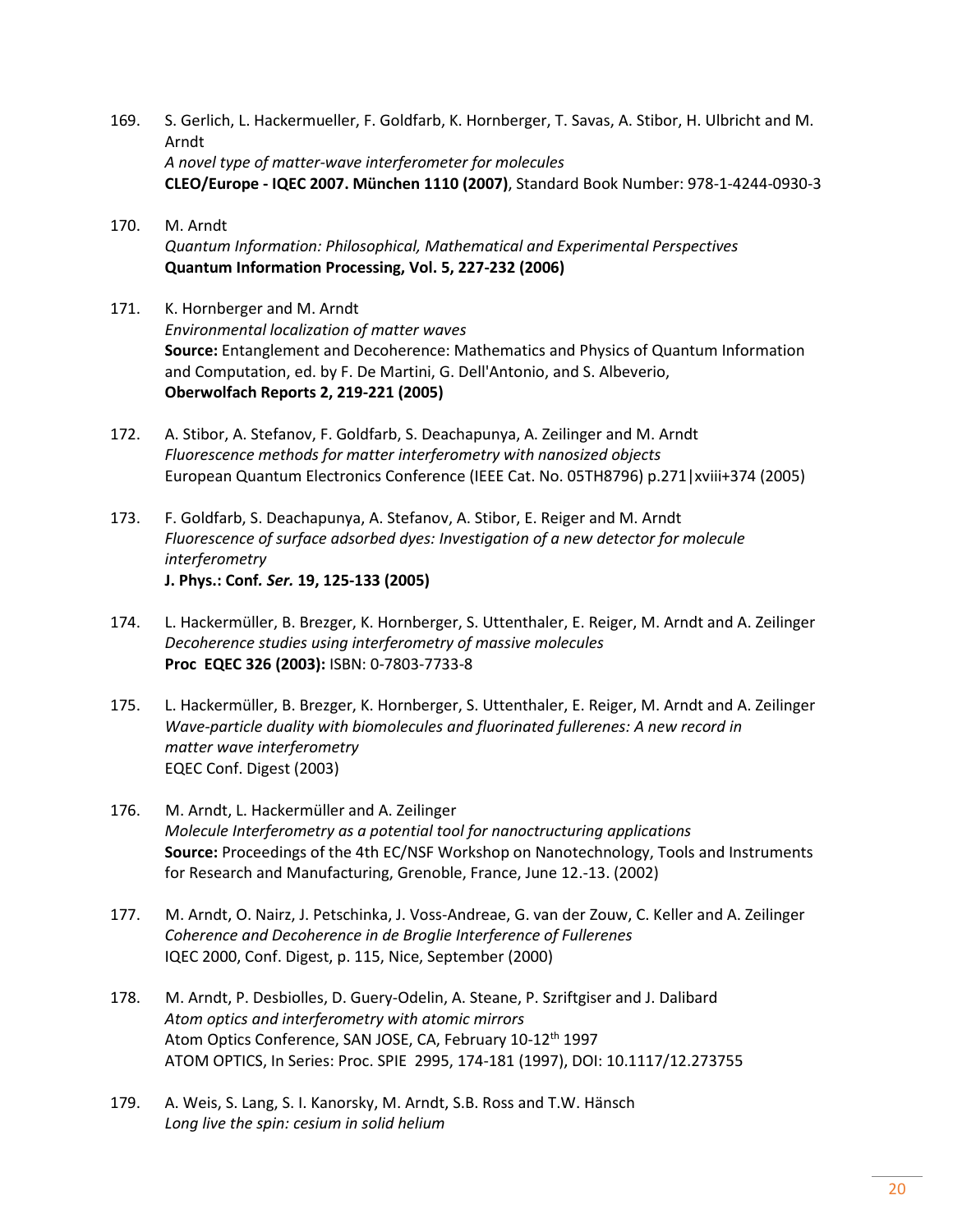Proc. 12th Int. Conf. Laser Spectr 382-5 (1996)

- 180. M. Arndt, J. Dalibard, P. Desbiolles, W. Hänsel, P. Lemonde, O. Morice, E. Peik, H. Perrin, J. Reichel, C. Salomon, A. Steane and P. Szriftgiser *Atomic Cavities and Traps* Proc. 5th Symp. Freq. Stand. Metr.: Woods Hole, MA, USA, 231-42 (1996)
- 181. P. Szriftgiser, M. Arndt, P. Desbiolles et al. *[Atomic cavities](http://apps.isiknowledge.com/WoS/CIW.cgi?SID=W2KM8@lPcfAg7f9gCe@&Func=Abstract&doc=1/165)* 4th Colloquium on Lasers and Quantum Optics Location: Ecole Polytechnique Nov. 1995 Annales De Physique: 20, 681-68 (1995), DOI: 10.1051/Anphys: 199556061
- 182. A. Weis, S. Kanorsky, S. Lang, M. Arndt, S. B. Ross, S. Lücke and T. W. Hänsch, *Old and new spin physicswithatoms in solidhelium* Proc ICONO 95, SPIE Vol. 2799 p. 22-29, June 1995, St. Petersburg

### **D) Articles for a general physics audience**

- 183. M. Arndt *Viewpoint: Free-Falling Interferometry* Physics 6, 23 (2013), DOI: 10.1103/Physics.6.23
- 184. M. Arndt *Exploring the limits of the quantum superposition principle* Physik Journal 12, 126, (2013)
- 185. M. Aspelmeyer and M. Arndt *Quantenphysik mit massereichen Objekten* Spektrum der Wissenschaft 12/12 40-44 (2012)
- 186. M. Arndt, M. Oberthaler and J. Schmiedmayer *Hamlet in der Quantenwelt.* Spektrum der Wissenschaft 1/12 40-44 (2012)
- 187. J. Schmiedmayer and M. Arndt *Embracing quantum metrology with wide arms* APS Physics September 19th 2011
- 188. M. Arndt, S. Gerlich, K. Hornberger and M. Mayor *Quanteninterferometrie mit komplexen Molekülen- Wie man Information über das Innenleben von Molekülen gewinnt, deren Ort man nicht kennt* Physik Journal 9 (2010), Nr. 10, 37-43
- 189. S. Gerlich and M. Arndt *Quantenfußball und Quantenspeerwurf: Physikspiele mit molekularen Materiewellen* Praxis der Naturwissenschaften, Heft 6(58), 5-12 (2009) und Plus Lucis (February 2009)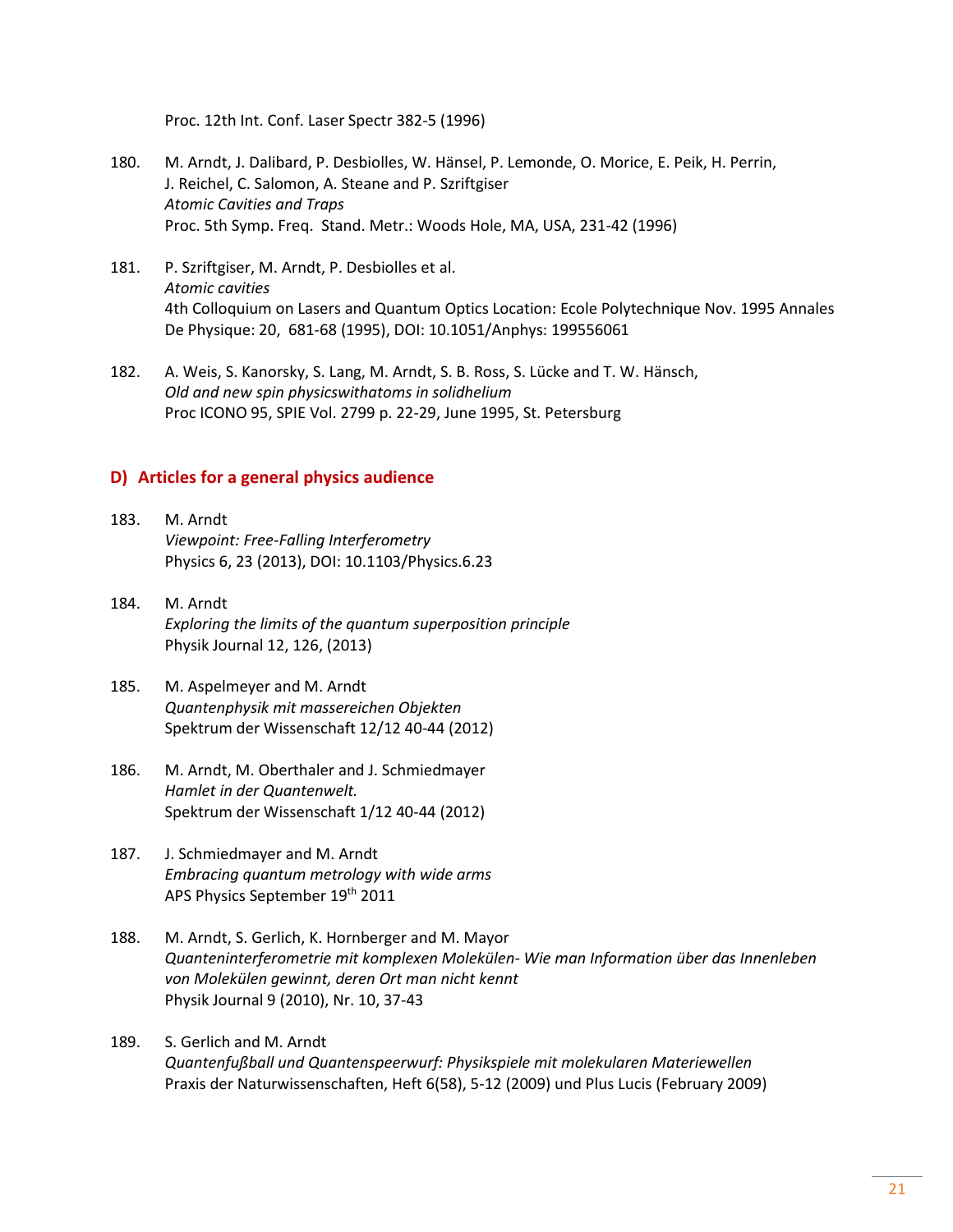- 190. M. Arndt, L. Hackermüller and K. Hornberger *Wann wird ein Quantenobjekt klassisch?* Physik in unserer Zeit 37, 24 – 29 (2006)
- 191. M. Arndt, L. Hackermüller and K. Hornberger *Interferenzexperimente mit molekularen Quantenwellen* Physica plus, in English and Hebrew (2006)
- 192. O. Nairz, M. Arndt and A. Zeilinger *Doświadczenia z interferencją kwantową dużych cząsteczek* Postepy Fizyki 56, 114-121 (2005)
- 193. M. Arndt *Wann uns Quantenteilchen klassisch erscheinen,* Physik in unserer Zeit 35, 113-114 (2004)
- 194. M. Arndt *Freie Elektronen an sichtbarem Licht gebeugt* Physikalische Blätter, 57 (11), p. 20 (2001)
- 195. M. Arndt *Quantenoptik mit Molekülen und Clustern* DieUniversität.at 17.8.2001
- 196. M. Arndt und A. Zeilinger *Wo ist die Grenze der Quantenwelt?* Physikalische Blätter, 56, No. 3, 69-71, (2000)
- 197. M. Arndt *Quanteninterferenzen großer Moleküle* Mitteilungsblatt der ÖPG, Vol. 4, pp. 8-17, (2000)
- 198. M. Arndt and O. Nairz *Grenzgänger: Welle-Teilchen Dualismus von C60* Plus Lucis 3, 5-7 (1999)
- 199. M. Arndt *Optische Spektroskopie und Magnetresonanz an Metallatomen in fl. und festem 4-He*  MPQ-Report 197, Dissertation, Garching (1995)

## **E) Preprints**

- 200. Y. Y. Fein, S. Pedalino, A. Shayeghi, F. Kialka, S. Gerlich, M. Arndt *Nanoscale magnetism probed in a matter-wave interferometer* https://arxiv.org/abs/2203.11866 (2022)
- 201. R. Kaltenbaek, M. Arndt, M. Aspelmeyer, P. F. Barker, A. Bassi, J. Bateman, A. Belenchia, J. Bergé, C. Braxmaier, S. Bose, B. Christophe, G. D. Cole, C. Curceanu, A. Datta, M. Debiossac, U. Delic, L.